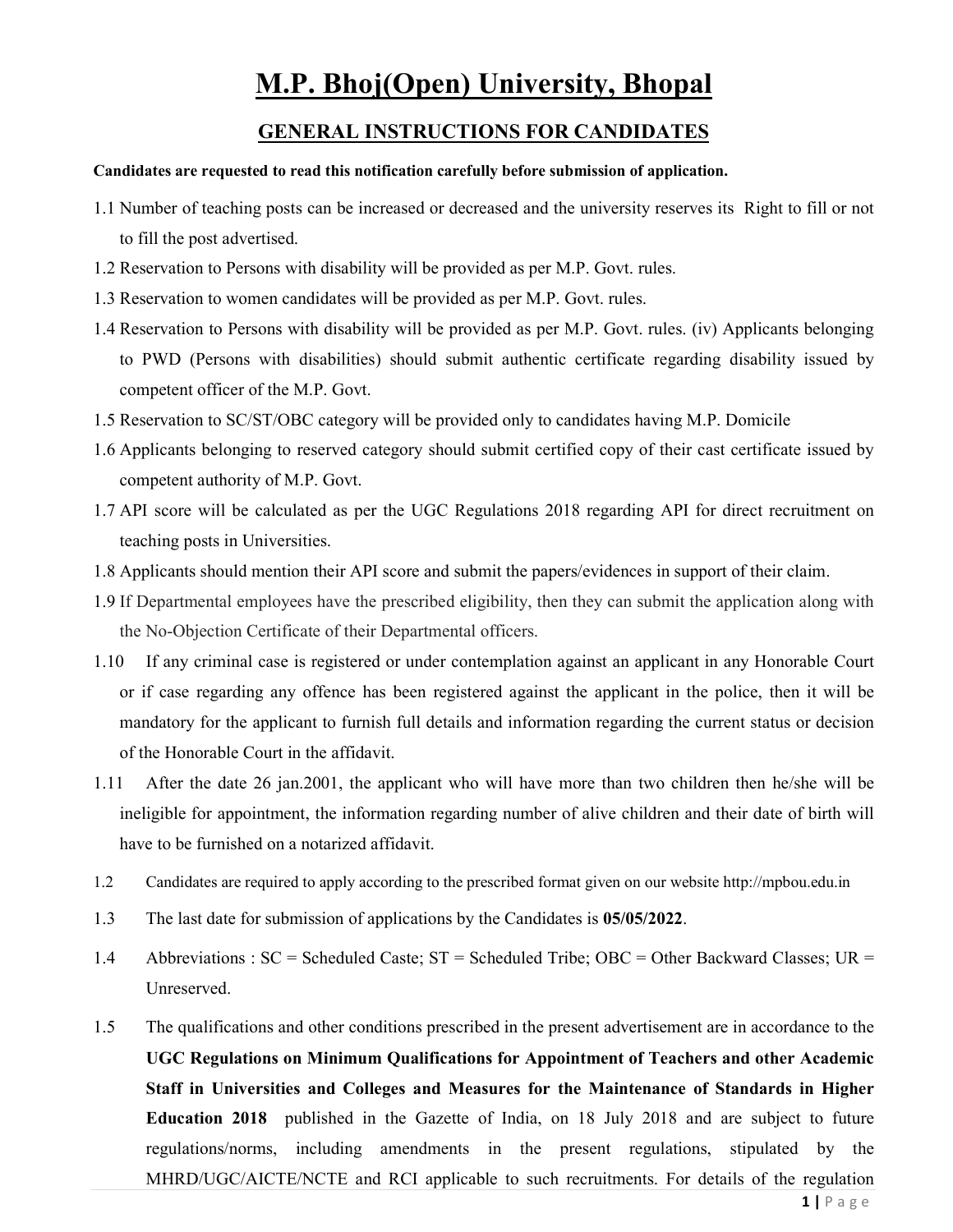please visit UGC web site www.ugc.ac.in. and the websites of the concerned regulatory bodies (AICTE/NCTE /RCI)

- 2 In accordance to the **" UGC regulations 2018, candidates applying for the post of Assistant Professor must submit a certificate from the concerned University to the effect that their Ph.D. degree is compliant of UGC Regulations 2009 for award of Ph.D. degree"** if they have not qualified in NET or equivalent eligibility test, in the format given in **Annexure-I.**
- 2.3 Candidates who have been awarded Ph.D. from foreign Universities should enclose "Equivalence Certificate" issued by Association of Indian Universities, New Delhi, without which their candidature will not be considered and applications will be rejected.
- 2.4 **Application Fee** : A crossed Demand Draft of **Rs. 1,000/-**(Rupees One thousand only)from any nationalized bank (R**s. 500/-** for **SC, ST, OBC candidates)** drawn in favour of **Registrar, M.P. Bhoj (Open) University,** payable at **Bhopal,** should be sent along with the application. The DD should be placed/tagged at top of the application.

Only fees in the form of **Demand Draft** will be accepted. Fee sent through Money order, IPO, Crossed Cheques, Currency notes, recruitment stamps etc. will not be accepted by the University and such application will be treated as without fee and will be summarily rejected. Please write name of the post applied for with subject, application no. and applicants name with full address on the back of the DD without fail.

- 1.11 Applicants are advised to submit the application to the University well in advance, without waiting till last date, to avoid postal delay or any other unforeseen problems. The University will not be responsible for any postal delay at any stage.
- 1.12 The application should be signed by the applicant. The application along with enclosures in support of caste, educational qualification, work experience, research activities etc. should be forwarded to the Registrar, M.P. Bhoj (Open) University, Bhopal on or before **05/05/2022.**
- **2. The envelope** must be **super scribed** as Application for the post of **"***Name of the Post***"** and **'***Category'*. Application may be rejected if the envelope is not super scribed.

# **3. THE FOLLOWING ARE THE ESSENTIAL QUALIFICATIONS FOR THE POSTS OF PROFEESOR/ASSOCIATE PROFESSOR/ASSISTANT PROFESSOR**

## **3.1 Essential Qualifications for the post of PROFESSOR**

**A. (i)** An eminent scholar with Ph.D. qualification(s) in the concerned/ allied/ relevant discipline and published work of high quality, actively engaged in research with evidence of published work with a minimum of 10 publications as books and / or research/ policy papers.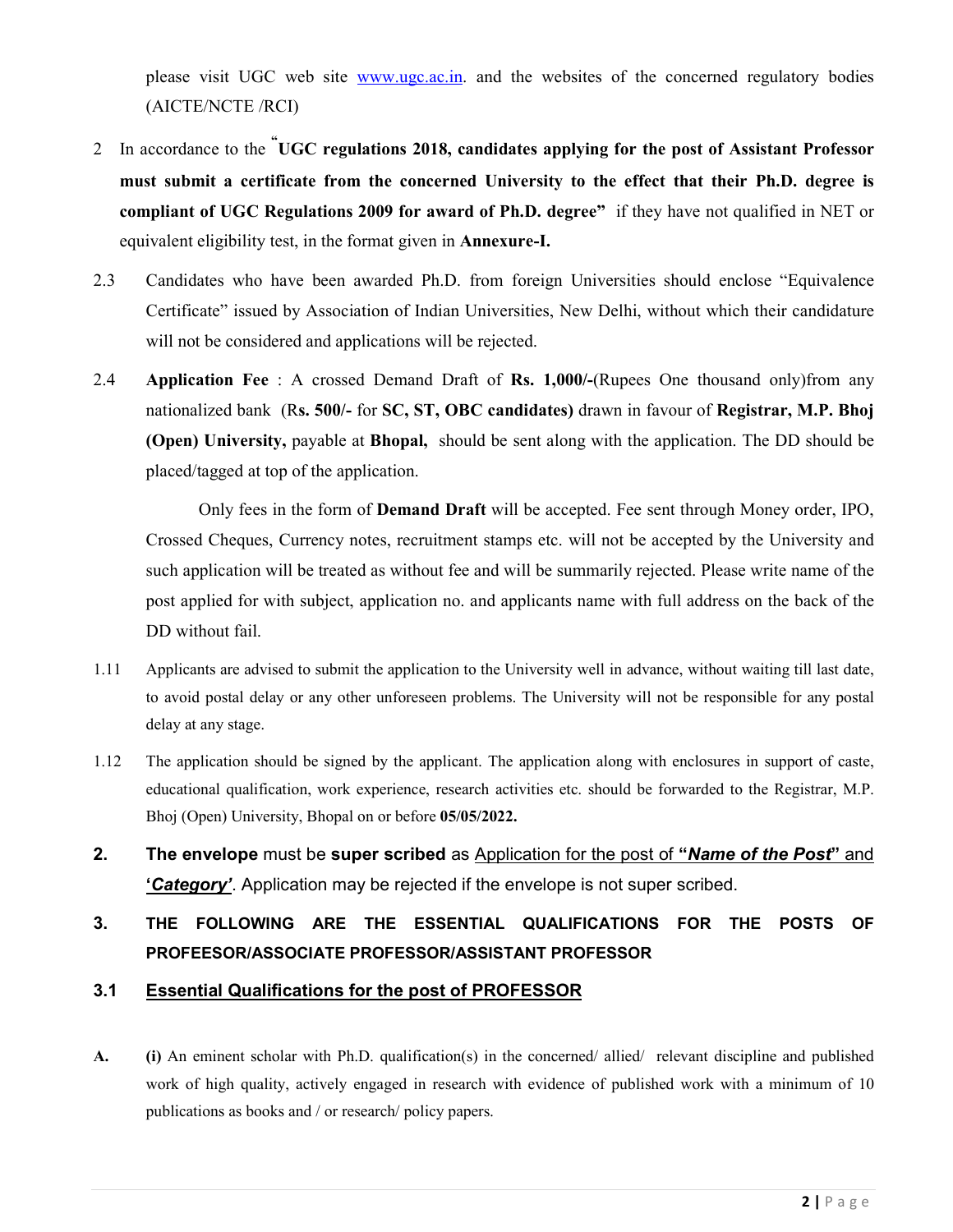**(ii)** A minimum of ten years of teaching experience in university/ college and / or experience in research at the University/ National level institutions/ industries, including experience of guiding candidates for research at doctoral level.

**(iii)** Contribution to educational innovation, design of new curricula and courses, and technology – mediated teaching learning process.

**(iv)** A minimum score as stipulated in the Academic Performance Indicator (API) based Performance Based Appraisal System (PBAS), set out in **Appendix III** of UGC Regulations 2018 regarding API for direct recruitment on teaching posts in Universities.

OR

**B.** An outstanding professional, with established reputation in the relevant field, who has made significant contributions to the knowledge in the concerned/ allied/ relevant discipline, to be substantiated by credentials.

## **3.2 Essential Qualifications for the post of ASSOCIATE PROFESSOR**

**(i)** Good academic record with a Ph.D. Degree in the concerned/ allied/ relevant disciplines.

**(ii)** A Master's Degree with at least 55% marks (or an equivalent grade in a point scale wherever grading system is followed).

**(iii)** A minimum of eight years of experience of teaching and/ or research in an academic/ research position equivalent to that of Assistant Professor in a University, College or Accredited Research Institution/ industry excluding the period of Ph.D. research with evidence of published work and a minimum of 5 publications as books and/ or research/ policy papers.

**(iv)** Contribution to educational innovation, design of new curricula and courses, and technology – mediated teaching learning process with evidence of having guided doctoral candidates and research students.

**(v)** A minimum score as stipulated in the Academic Performance Indicator (API) based Performance Based Appraisal System (PBAS), set out in **Appendix III** of UGC Regulations 2018 regarding API for direct recruitment on teaching posts in Universities**.** 

## **3.3 Essential Qualifications for the post of ASSISTANT PROFESSOR**

**(i)** Good academic record with at least 55% marks (or an equivalent grade in a point scale wherever grading system is followed) at the Master's Degree level in a relevant subject from an Indian University, or an equivalent degree from an accredited foreign university.

**(ii)** Besides fulfilling the above qualifications, the candidate must have cleared the National Eligibility Test (NET) conducted by the UGC, CSIR or similar test accredited by the UGC like SLET/SET.

**(iii)** Notwithstanding anything contained in sub-clauses (i) and (ii), candidates, who are, or have been awarded a Ph.D. Degree in accordance with the University Grants Commission (Minimum Standards and Procedure for Award of Ph.D. Degree) Regulations 2009, shall be exempted from the requirement of the minimum eligibility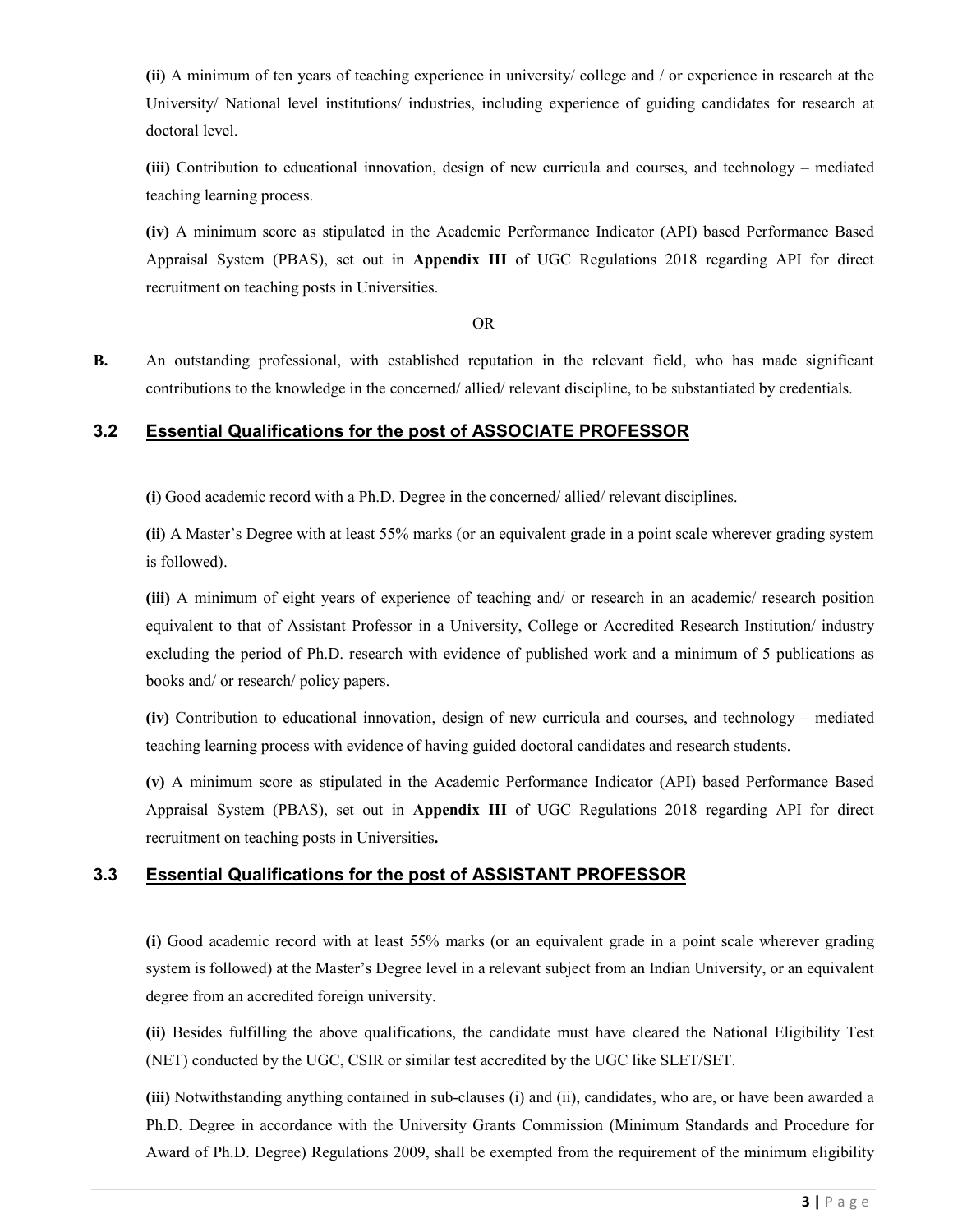condition of NET/SLET/SET for recruitment and appointment of Assistant Professor or equivalent positions in Universities/ Colleges/ Institutions.

**(iv)** NET/ SLET/ SET shall also not be required for such Masters Programmes in disciplines for which NET/ SLET/ SET is not conducted.

## **Terms & Conditions For Teaching Positions:**

- (1) A relaxation of 5% may be provided at the graduate and Master's level for the SC/ST and Persons with Disabilities (Physical and Visual Disabilities) categories for the purpose of eligibility and for assessing good academic record during direct recruitment on teaching positions.
- (2) A relaxation of 5% may be provided from 55% to 50% of the marks, to the Ph.D. degree holders who have passed their master's degree prior to  $19<sup>th</sup>$  September, 1991.
- (3) A relaxation of minimum marks at the PG level from 55% to 50% for appointment at Assistant Professor may be provided to the candidate who have cleared the JRF examination conducted by UGC/CSIR prior to 1989, when the minimum marks required to appear for JRF examination were 50%.
- (4) B in the 7 point scale with letter grades O, AB, C, D, E& F shall be regarded as equivalent of 55% wherever the grading system is followed.
- (5) Under the term good 'academic record' the candidate must have obtained 50% marks in each of the two examinations/degrees immediately preceding the Master's Degree.
- (6) The prescribed qualifications and experience are minimum and the mere fact that a candidate possesses the same will not entitle him/her for being called for interview. The University reserves the right to restrict the candidates to be called for interview to a reasonable number on the basis of qualifications and experience higher than the minimum prescribed as decided by duly constituted Screening Committee/s and approved by the Competent Authority. Call letters for attending interview will be sent only to the short-listed candidates by Speed Post or Registered Post or Courier service. No correspondence will be made with applicants who were not short-listed/ not called for interview.
- (7) **(a)** In case a candidate wants to claim benefits under the Persons with Disabilities category, the candidate's relevant disability should be not less than 40 percent. Proof, to this effect, must be enclosed with the application, without which the applications will be treated as 'general (unreserved)'.

**(b)** Candidate applying for the post(s) reserved for OBC, must submit an attested copy of caste certificate specifically mentioning Creamy Layer-exclusion in the format prescribed by Govt. of Madhya Pradesh, issued by competent authority, without which applications will not be considered. The form of Caste Certificate must be in the format as prescribed by the Govt. of Madhya Pradesh.

10. Candidates applying for the position of Associate Professor and Professor need to fill up the column under research & academic contribution. The detailed API score is available on 'www.ugc.ac.in'. This part is to be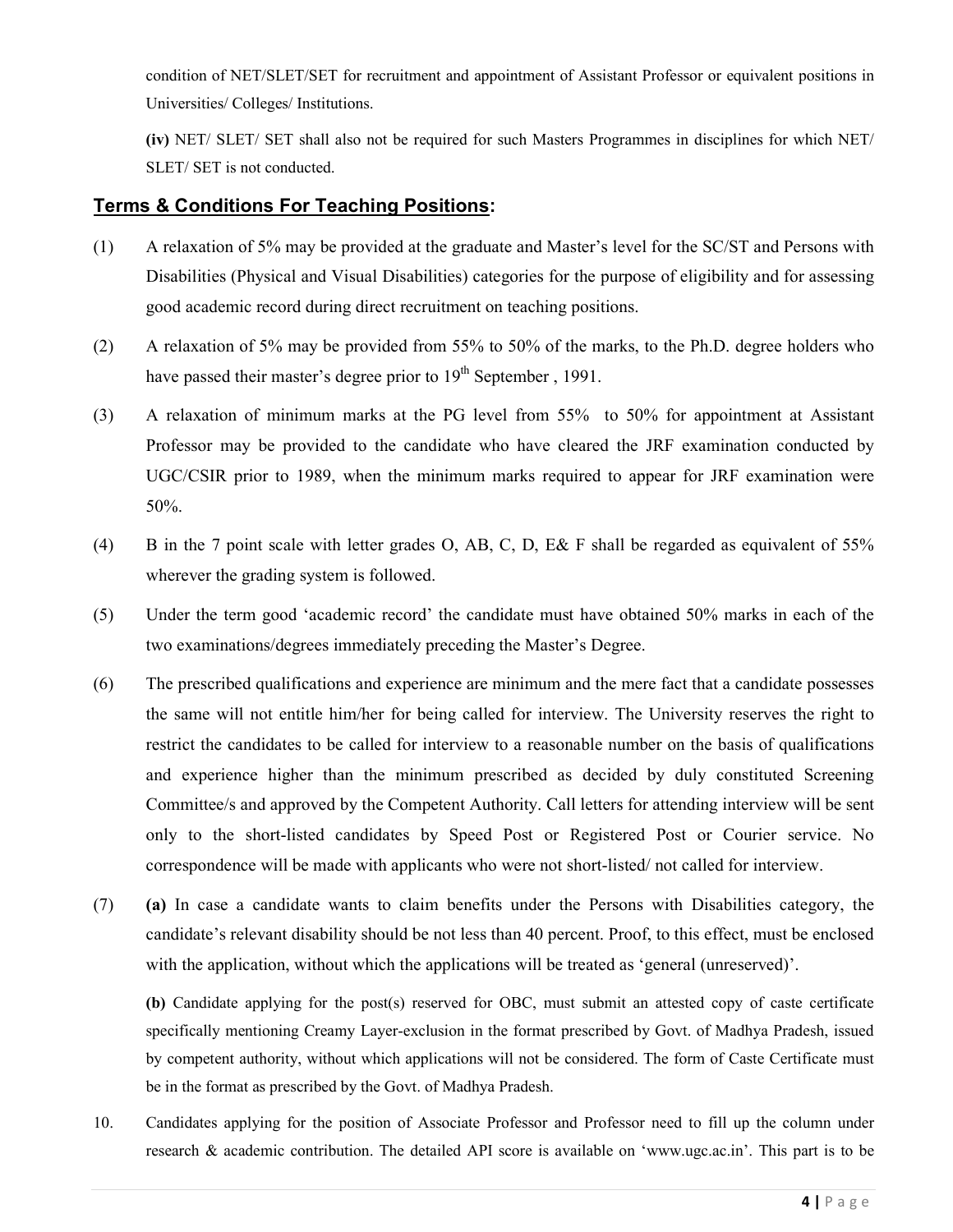filled as per Appendix III of the UGC Regulations 2018 regarding API for direct recruitment on teaching posts in Universities.

- 12. The number of vacancies of the posts indicated in this Employment Notification are tentative. The University reserves the right to fill any consequential vacancies, and/ or to increase/ decrease the number of posts and make appointments accordingly.
- 13. Canvassing in any form on behalf of any candidate will disqualify such candidate.
- 14. Selection criteria will be on the basis of candidate's performance in interview and his/her Educational record, Research experience, Publications, Teaching experience and Academic contributions. Assessment criteria and methodology will be as per the UGC Regulation 2018 (**Appendix II)** . Selection procedure will be in accordance with the provisions of MPBOU's Act and the relevant Statute.
- 15. Candidates who are already in service must submit their applications through proper channel. Such in service candidates against whom any departmental enquiry has been constituted or any complaint in lokayukt/EOW/CVC/CBI/CID and police has been filed and any case in the court of law is pending, then they should provide the details of the case and the current status of the same. Such candidates should also give declaration regarding any disciplinary action/penal action taken against them with documentary evidence.
- 16. All the proofs in support of Research & Academic contribution as claimed in the application must be attached.
- 17. Experience and qualification will be reckoned as on the preceding-day to the date of employment notification (not the date of publication of the Employment Notification). Self attested Photostat copies of all certificates must be attached with the application.
- 18. Applications incomplete in any respect will not receive any consideration at all.
- 19. Applicant must write name of the post/specialization, reserved/ unreserved post, his/her name and full address on the back of the Demand Draft.
- 20. Applicant will be bound by the provisions of Madhya Pradesh Bhoj (Open) University Act, 1991 and Statutes and Ordinances framed under it.

### **REGISTRAR**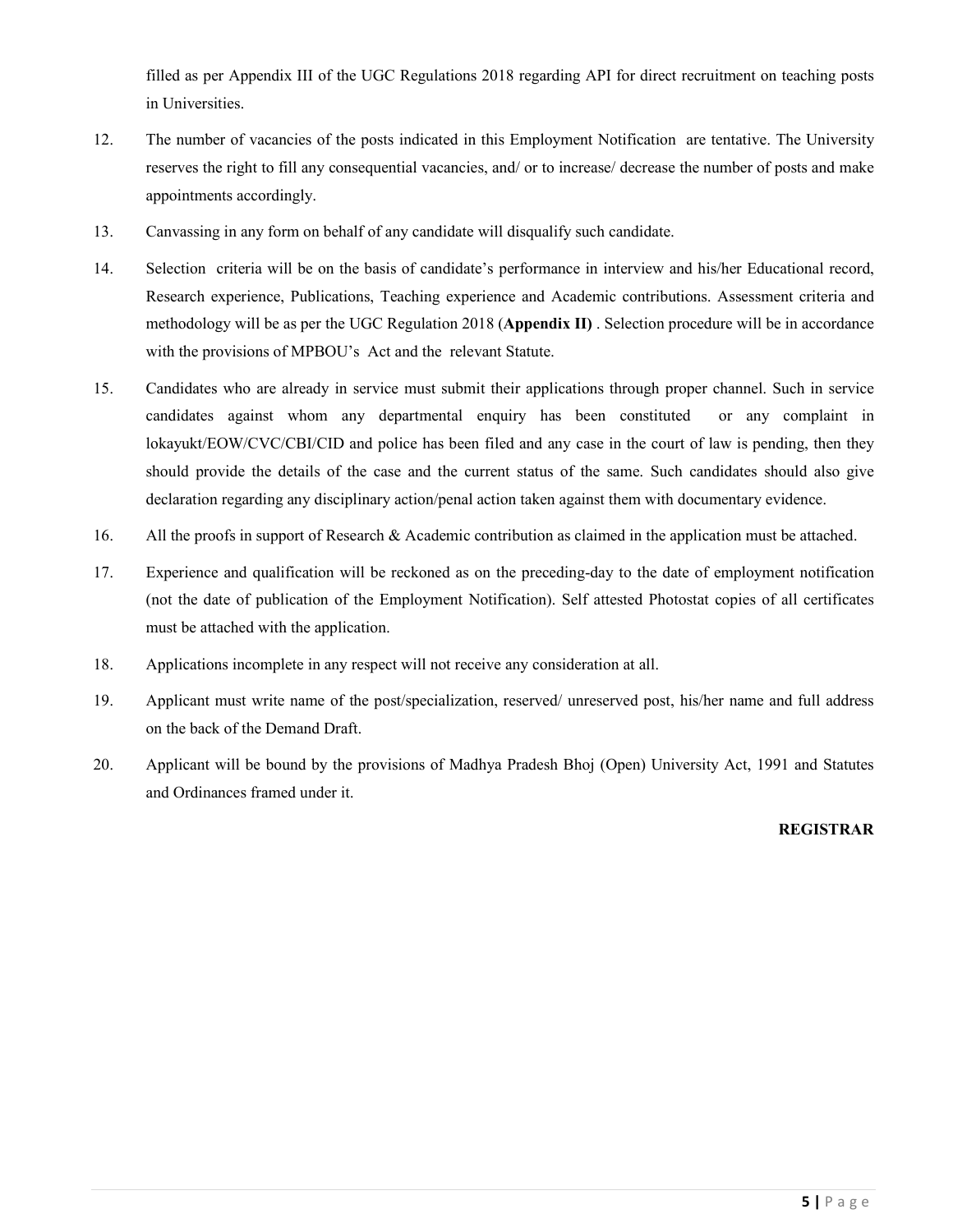# **APPLICATION FORM FOR TEACHING POSTS**

| Post applied for ---------------         | Advertisement No. -------------- |
|------------------------------------------|----------------------------------|
|                                          |                                  |
| Applied under category Gen/SC/ST/OBC/EWS |                                  |
| Field of Specialisation (if any)         |                                  |
| Post Code                                |                                  |
| Deptt./Centre                            |                                  |



# **M.P. Bhoj(Open) Bhoj(Open)University Bhopal,**

**(State Open University, Government of M.P.)** 

Kolar Road, Bhopal -462016 (MP)

म.प्र. भोज(मुक्त)विश्वविद्यालय,

 $\left($ राज्य मुक्त विश्वविद्यालय, मध्यप्रदेश शासन)

*कोलार रोड, भोपाल-462016 (म.प्र.),* 

# **APPLICATION FORM FOR TEACHING POSTS**

Particulars of fee Remitted:

| Bank Draft No<br>Amount | Jate | Issuing Bank |
|-------------------------|------|--------------|
|-------------------------|------|--------------|

| 1.    | Full Name (in Block Letters)                                                               |             |     |                          |                              |                          |
|-------|--------------------------------------------------------------------------------------------|-------------|-----|--------------------------|------------------------------|--------------------------|
|       | <b>Underline Surname</b>                                                                   |             |     | <b>Affix Passport</b>    |                              |                          |
|       | पूरा नाम हिन्दी में                                                                        |             |     |                          |                              | Size                     |
|       | (उपनाम सहित, साफ अक्षरों में)                                                              |             |     |                          |                              | Photograph               |
| 2.    | Father's Husband's Name                                                                    |             |     |                          |                              | पासपोर्ट आकार            |
|       | पिता / पतिकानाम                                                                            |             |     |                          |                              |                          |
| 3.(a) | Address for Correspondence                                                                 |             | (b) | <b>Permanent Address</b> |                              |                          |
|       | पत्राचार के लिये पता                                                                       |             |     | स्थायी पता               |                              |                          |
|       |                                                                                            |             |     |                          |                              |                          |
|       |                                                                                            |             |     |                          |                              |                          |
|       |                                                                                            |             |     |                          |                              |                          |
|       | Tel. No.    Fax No.                                                                        |             |     | Tel. No.<br>Fax No.      |                              |                          |
|       |                                                                                            |             |     |                          |                              |                          |
|       |                                                                                            |             |     |                          |                              |                          |
| 4.    | Date of Birth जन्मतिथि:-------------------------                                           |             | 5   | (a) Sex: Male/Female     |                              |                          |
|       | Place जन्मस्थान: ---------------------------------                                         |             |     | (अ) लिंग: पुरुष / स्त्री |                              |                          |
|       | Age on last date of this application                                                       |             |     | (b) Categoryवर्ग         |                              |                          |
|       | ठस आवेदन पत्र की अंतिम तिथि को आयु                                                         |             |     | <b>SC अ.जा.</b>          |                              | ST अ.ज.जा                |
|       | Years वर्ष                                                                                 |             |     | OBC अ.पि.वर्ग            |                              | General सामान्य          |
|       | Months माह                                                                                 |             |     |                          | (c) Person with disabilities | थ्वकलांग होने की दशा में |
|       | Days दिन                                                                                   |             |     | Yes हॉ                   | $No.$ नहीं                   | If Yes यदिहॉ             |
|       |                                                                                            |             |     | VHवी.एच.                 | HH एच.एच.                    | OH ओ.एच.                 |
| 6.    | Marital Status: Married/Unmarried                                                          |             | 7.  | Nationality              |                              |                          |
|       | वैवाहिक स्थिति : विवाहित/अविवाहित                                                          | राष्ट्रीयता |     |                          |                              |                          |
|       |                                                                                            |             |     |                          |                              |                          |
| 8.    | Academic Qualifications (Commencing with the Intermediate Senior Secondary Certificate Ex- |             |     |                          |                              |                          |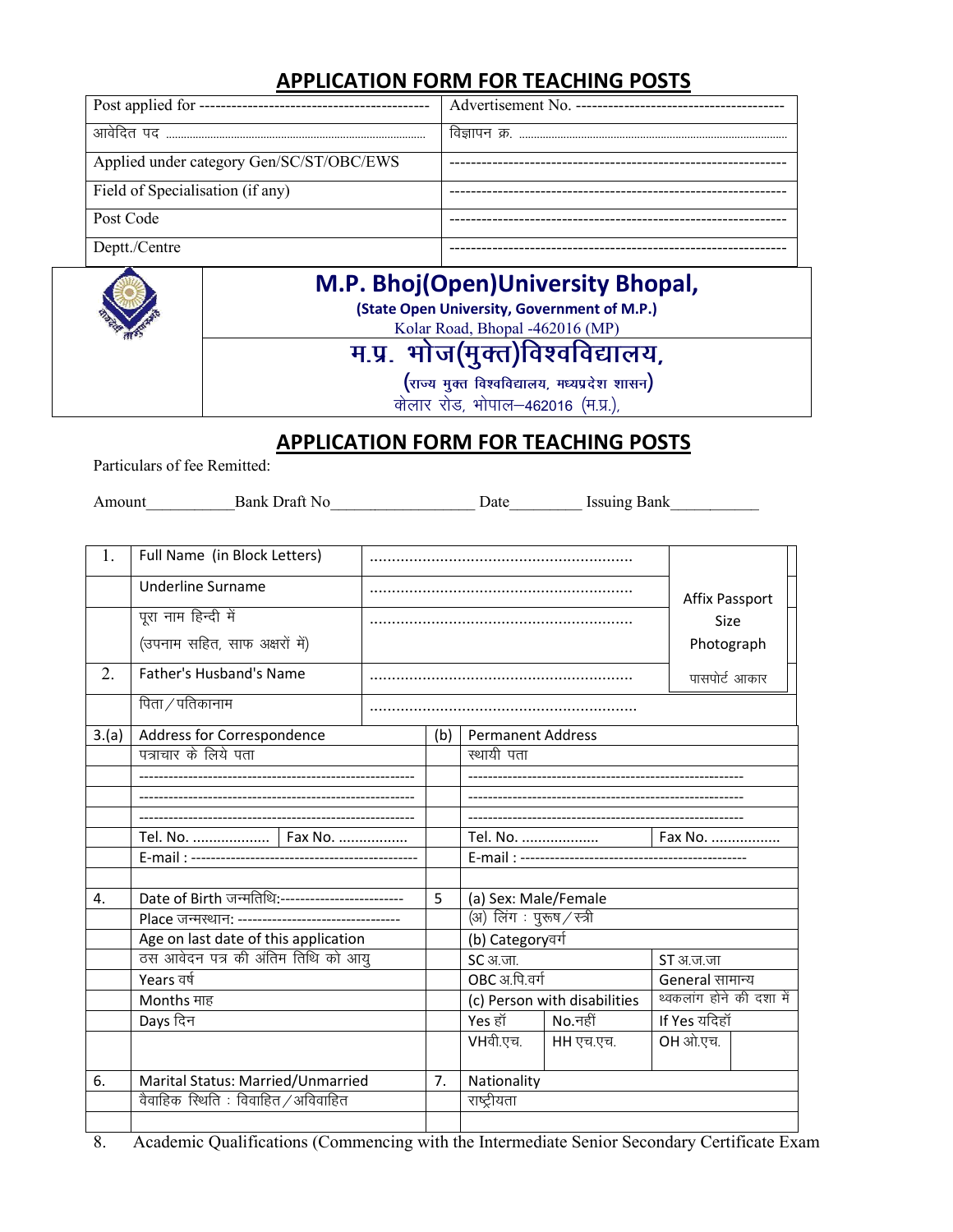| Examination     | Subject/Specialis | Year  | Division | $\frac{0}{0}$ | No. of        | University    | Distinctions |
|-----------------|-------------------|-------|----------|---------------|---------------|---------------|--------------|
| Degree          | ation             |       |          | Marks/G       | Attempts      | College/Boar  | /Scholarshi  |
|                 |                   |       |          | rade          | subject wise  |               | ps           |
| परीक्षा / उपाधि | विषय विशेषज्ञता   | वर्षे | श्रेणी   | अंक / ग्रेड   | विषयानुसार    | विश्वविद्यालय | विशिष्टता/   |
|                 |                   |       |          |               | प्रयास संख्या | कालेज ⁄ बोर्ड | छात्रवृत्ति  |
|                 |                   |       |          |               |               |               |              |
|                 |                   |       |          |               |               |               |              |
|                 |                   |       |          |               |               |               |              |
|                 |                   |       |          |               |               |               |              |
|                 |                   |       |          |               |               |               |              |
|                 |                   |       |          |               |               |               |              |

**Research Degrees** शोध उपाधियां :

| Degree                      | University                                                                                                                                                            | Specific Date of   | Specific Date of   | Title of the work                                                      |
|-----------------------------|-----------------------------------------------------------------------------------------------------------------------------------------------------------------------|--------------------|--------------------|------------------------------------------------------------------------|
|                             |                                                                                                                                                                       | Submission of      | Award              |                                                                        |
|                             |                                                                                                                                                                       | <b>Ph.D Thesis</b> |                    |                                                                        |
| उपाधियां                    | विश्वविद्यालय                                                                                                                                                         | शोध–पत्र जमा करने  | उपाधियों के प्रदान | शोध–पत्र का शीर्षक                                                     |
|                             |                                                                                                                                                                       | की तिथि            | करने की तिथि       |                                                                        |
| Ph.D/D.Phil                 |                                                                                                                                                                       |                    |                    |                                                                        |
| पीएच.डी. / डी.फिल           |                                                                                                                                                                       |                    |                    |                                                                        |
| D.Litt                      |                                                                                                                                                                       |                    |                    |                                                                        |
| डी.लिट्                     |                                                                                                                                                                       |                    |                    |                                                                        |
| $\left( \mathbb{R} \right)$ | $M_{1}^{1}$ , $M_{2}^{1}$ , $M_{3}^{1}$ , $D_{3}^{1}$ , $M_{4}^{1}$ , $M_{5}^{1}$ , $M_{5}^{1}$ , $M_{6}^{1}$ , $D_{5}^{1}$ , $M_{1}^{1}$ , $M_{2}^{1}$ , $M_{1}^{1}$ |                    |                    | $(A_{H}A_{L})$ $A_{L}A_{L}$<br>$\mathbf{V}$ $ \mathbf{N}$ $\mathbf{V}$ |

- (i) Whether Ph.D awarded as per UGC Regulations 2009 Yes/No (Attach Certificate as per Annexure-I )
	- *D;k 'kks/k mikf/k ;w-th-lh- jsX; wy s'ku 2009 d s vuq:i gS \ gkW@ugha*
- (ii) Whether qualified NET/SLET (indicate the date तिथि *दें*)
- 
- (iv) Conducted by UGC/CSIR/State Govt. etc *हॉ* / नहीं *यू.जी.सी. / आई.सी.ए.आर. / राज्य द्वारा संचालित*:
- 9. Teaching/Professional Research Employment (Give particulars in descending order starting with the present post)

*अ*ध्यापन / व्यवसायिक / अनुसांधान नियोजन (वर्तमान पद से प्रांरभ करके अवरोही क्रम में विवरण दें)

| Employer | Status of<br>Institute/University<br>* | Post<br>Held | Pay<br>Scale<br>$***$ | Basic pay     | Period of<br>Employment |    | Nature of<br>Duties/wor<br>K |
|----------|----------------------------------------|--------------|-----------------------|---------------|-------------------------|----|------------------------------|
|          |                                        |              |                       |               | From                    | To |                              |
| नियोक्ता | संस्था की स्थिति                       | पद           | वेतनमान               | मूलवेतन       | से                      | तक | कार्यो के                    |
|          |                                        |              |                       |               |                         |    | स्वरूप                       |
|          |                                        |              |                       |               |                         |    |                              |
|          |                                        |              |                       |               |                         |    |                              |
|          |                                        |              |                       |               |                         |    |                              |
|          |                                        |              | $\sim$ $\sim$ $\sim$  | $\sim$ $\sim$ | $\sim$ . $\sim$ $\sim$  |    |                              |

\* Govt/Quasi Govt Autonomous/Private सरकारी */* अर्द्धसरकारी */* स्वायत्तशासी */* निजी

\*\* Mention whether revised pay scale or unrevised pay scale or Consolidated pay, कृपया संशोधित अथवा असंशोधित **वेतनमान का उल्लेख करें।** 

Note:- Application Should Clearly Mention The Nature of Their Employment Like Adhoc/ Guest Lecturer/Contractual / College Code-28/Autonomous Institution / Semi Govt./Private/State Govt/Central Government.

10. Summary of Performance

*का*र्य निष्पादन का संक्षिप्त विवरण

| А.   |    | <b>Teaching Experience</b> | From | То | <b>Total Years &amp; Month</b> |
|------|----|----------------------------|------|----|--------------------------------|
| - अ. |    | अध्यापन अनभव               |      | तक | क्ल वर्ष और महीने              |
|      |    | Under Graduate अनुस्नातक   |      |    |                                |
|      | ii | Post Graduate स्नातकोत्तर  |      |    |                                |

(iii) राष्ट्रीय / राज्य पात्रता परीक्षा *if* and the set of the Yes/No (Attach Certificate)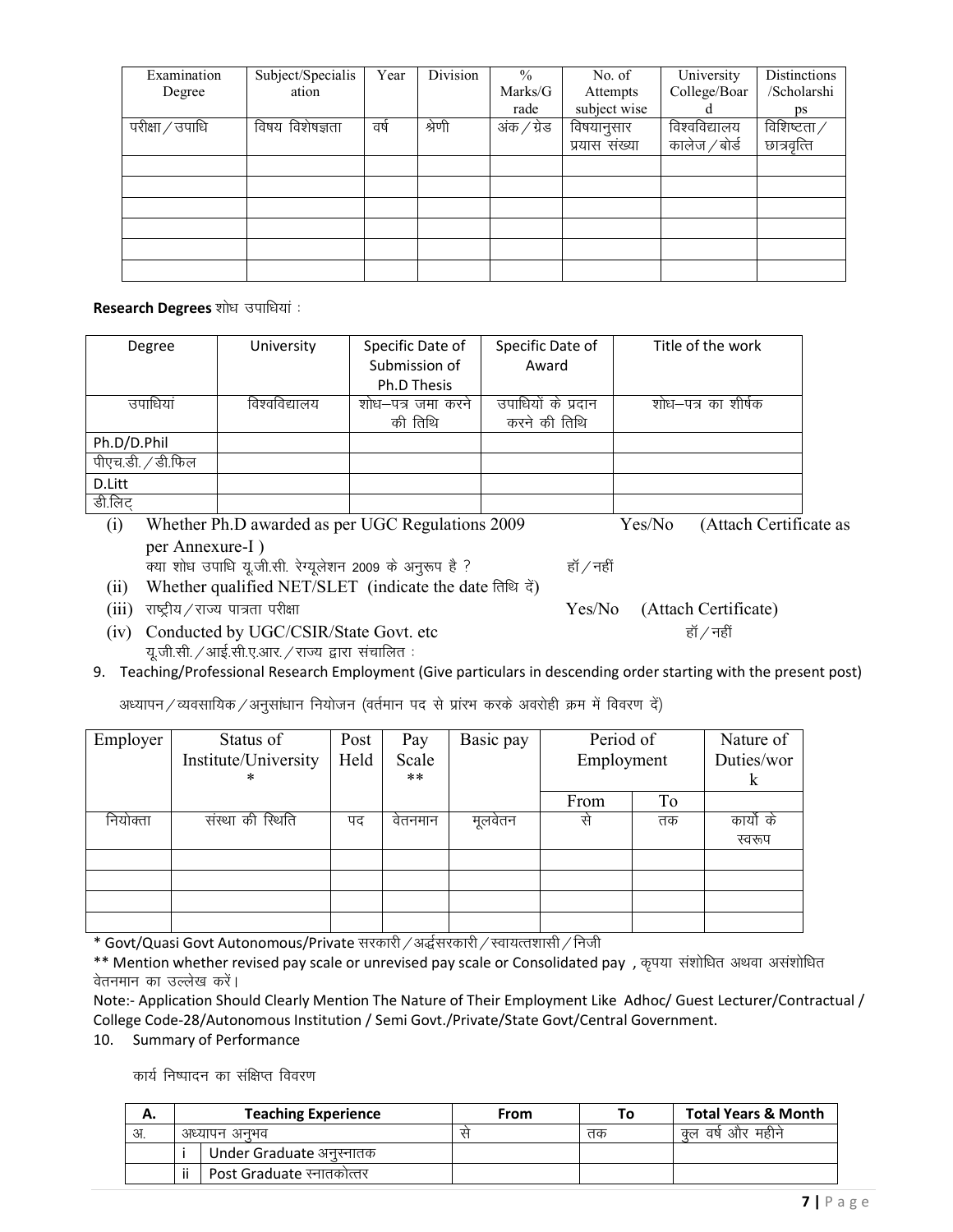|       | iii          | <b>Total Teaching Experience</b>                                                                              |                  |           |                  |                      |
|-------|--------------|---------------------------------------------------------------------------------------------------------------|------------------|-----------|------------------|----------------------|
|       |              | कूल अध्यापन अनुभव                                                                                             |                  |           |                  |                      |
|       | iv           | Participation in production                                                                                   | 0f               |           |                  |                      |
|       |              | <b>Educational TV programme</b>                                                                               |                  |           |                  |                      |
|       |              | टी.वी. शिक्षण कार्यक्रमों के निर्माण में भाग                                                                  |                  |           |                  |                      |
|       |              | लेने का विवरण                                                                                                 |                  |           |                  |                      |
|       | v            | Term<br>Short                                                                                                 | Continuing       |           |                  |                      |
|       |              | Education/Specialist                                                                                          | Courses          |           |                  |                      |
|       |              | conducted/MOOCs/E-content                                                                                     |                  |           |                  |                      |
|       |              | अल्पावधि / अनवरत / शिक्षा / विशेषज्ञता                                                                        |                  |           |                  |                      |
|       |              | पाठयक्रमों का आयोजन                                                                                           |                  |           |                  |                      |
| В.    |              | <b>Course Developed (No)</b>                                                                                  |                  |           | UG               | P.G.                 |
| ब.    |              | पाठयक्रमों का विकास (संख्या)                                                                                  |                  |           |                  |                      |
|       |              |                                                                                                               |                  |           |                  |                      |
| C.    |              | <b>Publications (Give numbers)</b>                                                                            |                  |           | <b>Published</b> | Accepted             |
| स.    |              | प्रकाशन (संख्या दे)                                                                                           |                  |           |                  |                      |
|       | Ť            | Research<br>papers<br>in                                                                                      | referred         |           |                  |                      |
|       |              | journals<br>समीक्षात्मक पत्रिकाओंमें शोध पत्र                                                                 |                  |           |                  |                      |
|       |              |                                                                                                               |                  |           |                  |                      |
|       | ii.          | Papers in Conferences/Symposia                                                                                |                  |           |                  |                      |
|       |              | सम्मेलन / संगोष्ठीयों में पेपर                                                                                |                  |           |                  |                      |
|       | iii          | Books with ISBN No. पुस्तकें                                                                                  |                  |           |                  |                      |
|       |              | Number<br>of                                                                                                  | Review/Research  |           |                  |                      |
|       |              | Design/                                                                                                       |                  |           |                  |                      |
|       |              | समीक्षा / अनुसंधान / अभिकल्प / व्यवहार्यता<br>प्रतिवेदन संख्या                                                |                  |           |                  |                      |
|       |              | <b>Feasibility Reports</b>                                                                                    |                  |           |                  |                      |
|       |              |                                                                                                               |                  |           |                  |                      |
|       | $\mathsf{v}$ | Patents/Technology Transfer:<br>एकस्व / प्रौद्योगिकी हस्तान्तरण:                                              |                  |           |                  |                      |
| Note: |              | List of publications with details, reprints of papers and acceptance letters having ISSN no., (in case of     |                  |           |                  |                      |
|       |              | accepted papers) must be enclosed                                                                             |                  |           |                  |                      |
|       |              | प्रकाशित शोध–पत्रों की सूची और उसकी पुनर्मुद्रित प्रतियों एवं स्वीकृति–पत्रों की छायाप्रतियों को संलग्न करें। |                  |           |                  |                      |
| D     |              | <b>Number of Thesis</b>                                                                                       | Awarded          |           | <b>Submitted</b> | In progress          |
|       |              | Supervised                                                                                                    |                  |           |                  |                      |
| द.    |              | पर्यवेक्षित शोध                                                                                               | प्रदत्त          | पूर्ण हुई |                  | प्रगति पर            |
|       | i            | Ph.D.पीएच.डी.                                                                                                 |                  |           |                  |                      |
|       | ii           | M.Phil.एम.फिल.                                                                                                |                  |           |                  |                      |
| E     |              | <b>Sponsored Research</b>                                                                                     | <b>Completed</b> |           | In progress      | Amount (In lakh)     |
|       |              | <b>Consultancy projects</b>                                                                                   |                  |           |                  |                      |
| ई     |              | प्रोयोजित अनुसंधान / परामर्श<br>परियोजनायें                                                                   | पूर्ण हुई        | प्रगति पर |                  | धनराशि (रू. लाख में) |
|       | Ť            | Number of Sponsored                                                                                           |                  |           |                  |                      |
|       |              | Research Projects                                                                                             |                  |           |                  |                      |
|       |              | प्रायोजित अनुसंधान                                                                                            |                  |           |                  |                      |
|       |              | परियोजनाओं की संख्या                                                                                          |                  |           |                  |                      |
|       | ii           | No. of Consultancy                                                                                            |                  |           |                  |                      |
|       |              | Projects                                                                                                      |                  |           |                  |                      |
|       |              | परामर्श परियोजनाओं की संख्या                                                                                  |                  |           |                  |                      |
|       |              | Refer to list of Enclosures and attach relevant enclosures                                                    |                  |           |                  |                      |
|       |              | #Post Graduate Dissertation of minimum duration of One full Semester.                                         |                  |           |                  |                      |
| F.    |              | Prizes/Medals/Awards/Honours                                                                                  |                  |           |                  |                      |
| र     |              | पुरस्कार / पदक / अवार्ड / सम्मान                                                                              |                  |           |                  |                      |
|       |              |                                                                                                               |                  |           |                  |                      |
|       |              |                                                                                                               |                  |           |                  |                      |
|       |              |                                                                                                               |                  |           |                  |                      |
|       |              |                                                                                                               |                  |           |                  |                      |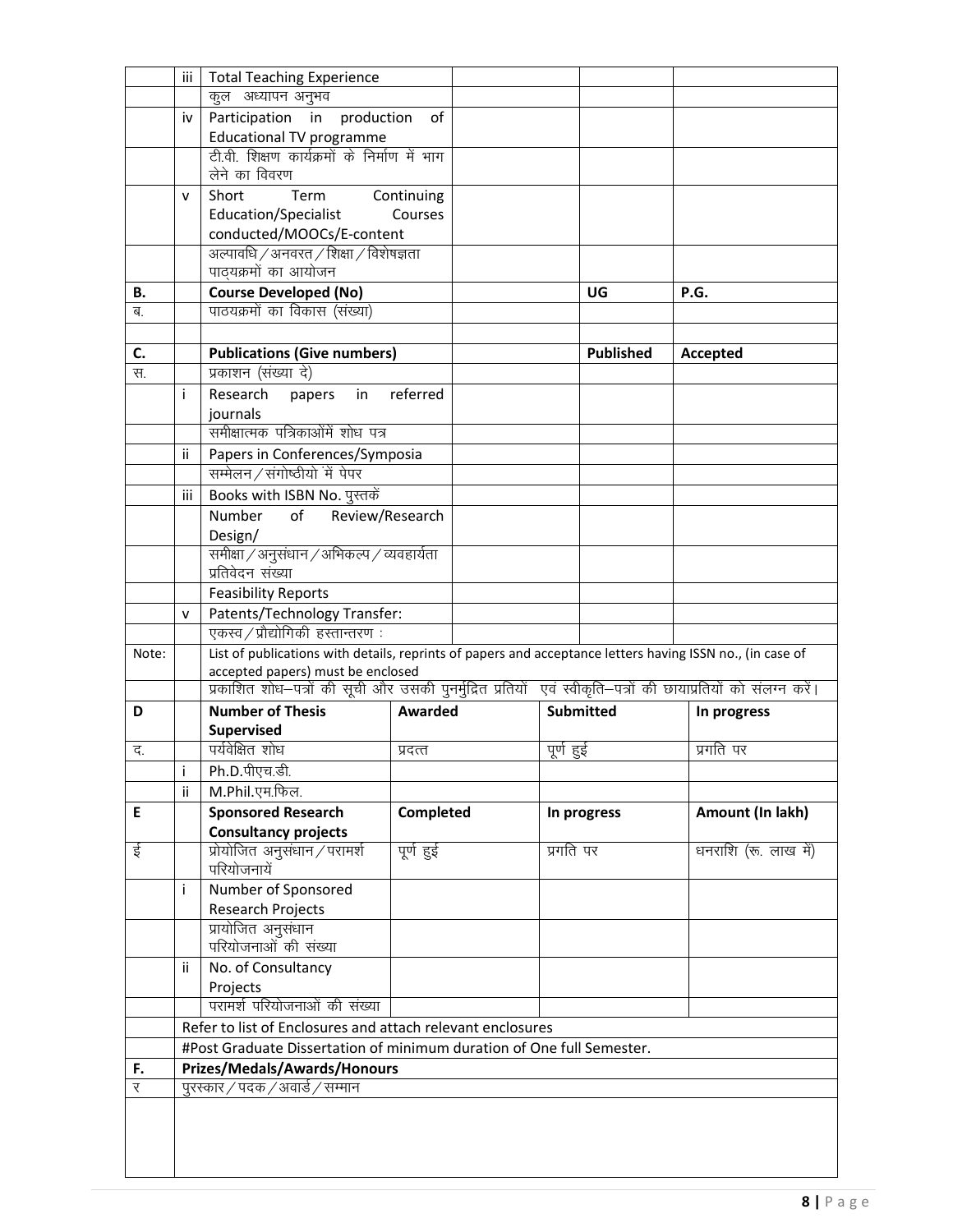| G. | Extra Curricular activities - give details if any, of Distinguished Achievement Recieved in games                                      |
|----|----------------------------------------------------------------------------------------------------------------------------------------|
|    | sports and participation in other extracurricular or social activities such as NCC, public Lectures,<br>Debates, Social Services, etc. |
| ल  | अन्य गतिविधियों का विवरण- यदि कोई है, खेलकूद, एन.सी.सी. संवाद प्रतियोगिता और समाज सेवा आदि                                             |
|    | As a student विद्यार्थी जीवन में                                                                                                       |
|    |                                                                                                                                        |
|    |                                                                                                                                        |
|    |                                                                                                                                        |
|    |                                                                                                                                        |
|    | After entering into Service नौकरी में आने के बाद                                                                                       |
|    |                                                                                                                                        |
|    |                                                                                                                                        |
|    |                                                                                                                                        |
|    |                                                                                                                                        |
|    |                                                                                                                                        |

Ē

**10.1** API Score - (As per the Annexure - II)

| 11. | <b>Special Training/Assignment/Any Relevant particulars</b> |                                                                                                                                                           |  |  |  |  |  |  |
|-----|-------------------------------------------------------------|-----------------------------------------------------------------------------------------------------------------------------------------------------------|--|--|--|--|--|--|
|     | विशिष्ट प्रशिक्षण / अभिहस्तांकन / अन्य प्रासंगिक विवरण      |                                                                                                                                                           |  |  |  |  |  |  |
|     |                                                             |                                                                                                                                                           |  |  |  |  |  |  |
| 12. | (a)                                                         | Membership/Fellowship of professional societies                                                                                                           |  |  |  |  |  |  |
|     |                                                             | व्यवसायिक सोसाइटी की सदस्यता / अध्येयतावृति                                                                                                               |  |  |  |  |  |  |
|     |                                                             |                                                                                                                                                           |  |  |  |  |  |  |
|     | (b)                                                         | Other Social/Extension activities/Responsibilities                                                                                                        |  |  |  |  |  |  |
|     |                                                             | अन्य सामाजिक / प्रसार गतिविधियां / उत्तरदायित्व                                                                                                           |  |  |  |  |  |  |
|     | (c)                                                         | Are you willing to accept the initial salary of the grade?<br>If no, state what is the minimum salary expectable or expected with (justification thereof) |  |  |  |  |  |  |
|     |                                                             | क्या आपको आवेदित वेतनमान का न्यूनतम स्वीकाय है ? (यदि नहीं, कारण सहित स्पष्ट करें कि कितना<br>न्यूनतम मूलवेतन स्वीकार्य / अपेक्षित है)।                   |  |  |  |  |  |  |
|     |                                                             |                                                                                                                                                           |  |  |  |  |  |  |
|     | (d)                                                         | Any other relevant information, not given above:                                                                                                          |  |  |  |  |  |  |
|     |                                                             | आवेदित पद से सम्बन्धित अन्य कोई सूचना                                                                                                                     |  |  |  |  |  |  |
| 13  | (a)                                                         | Has there been any break in your academic career? If yes Give Details With Reason.                                                                        |  |  |  |  |  |  |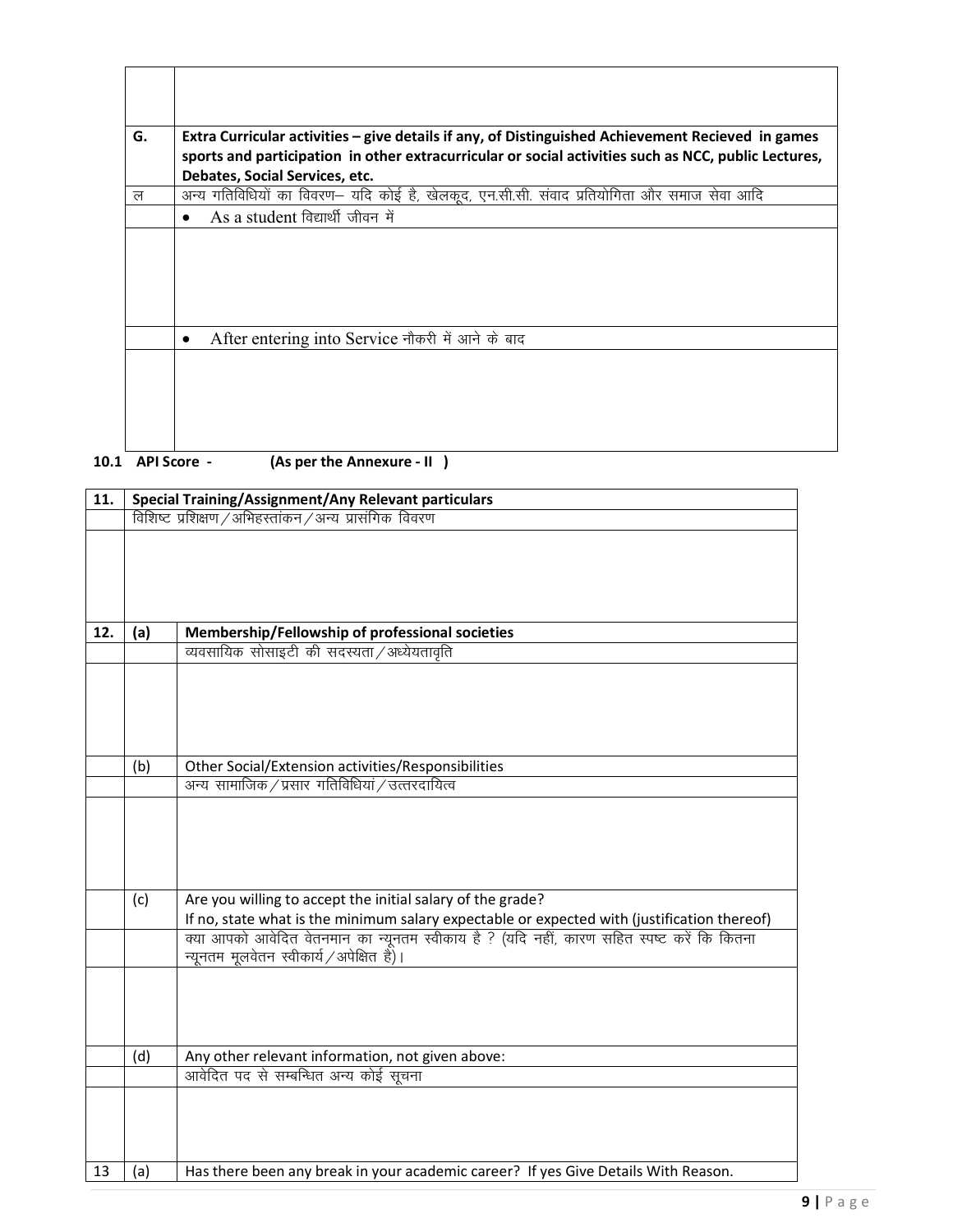|     |                                                                                      | क्या कभी आपको विद्योपार्जन का क्रम भंग हुआ ? यदि हाँ कारण सहित विवरण दें।                                           |  |  |  |  |
|-----|--------------------------------------------------------------------------------------|---------------------------------------------------------------------------------------------------------------------|--|--|--|--|
|     |                                                                                      |                                                                                                                     |  |  |  |  |
|     |                                                                                      |                                                                                                                     |  |  |  |  |
|     |                                                                                      |                                                                                                                     |  |  |  |  |
|     | (b)                                                                                  | Have you been punished during your studies at college/University? If so, give details.                              |  |  |  |  |
|     |                                                                                      | क्या कभी आपको विद्योपार्जन के दौरान विश्वविद्यालय/कालेज द्वारा दण्ड दिया गया ? यदि हॉ विवरण दें।                    |  |  |  |  |
|     |                                                                                      |                                                                                                                     |  |  |  |  |
|     |                                                                                      |                                                                                                                     |  |  |  |  |
|     |                                                                                      |                                                                                                                     |  |  |  |  |
|     | (c)                                                                                  | Have you been punished during your services or convicted by a court of law? If so, give                             |  |  |  |  |
|     |                                                                                      | details. If any Disciplinary Action Has Been Taken against You is Under contemplation. If yes                       |  |  |  |  |
|     |                                                                                      | Provide Details.<br>क्या कभी नौकरी के दौरान या किसी न्यायालय द्वारा आपको दोषी प्रमाणित किया गया ? यदि हॉ विवरण दें। |  |  |  |  |
|     |                                                                                      |                                                                                                                     |  |  |  |  |
|     |                                                                                      |                                                                                                                     |  |  |  |  |
|     |                                                                                      |                                                                                                                     |  |  |  |  |
|     |                                                                                      |                                                                                                                     |  |  |  |  |
|     |                                                                                      | Were you at any time declared mentally unfit or asked to submit your resignation or                                 |  |  |  |  |
|     | (d)                                                                                  | discharged or dismissed? If yes, give details in a separate sheet                                                   |  |  |  |  |
|     |                                                                                      | क्या कभी आप स्वास्थ्य परीक्षा में अयोग्य घोषित हुये, आप से त्यागपत्र देने के लिये कहा गया, आपको किसी                |  |  |  |  |
|     |                                                                                      | नौकरी से पदमुक्त या बर्खास्त किया गया ? यदि हॉ पृथक पृष्ठ पर विवरण दें।                                             |  |  |  |  |
|     |                                                                                      |                                                                                                                     |  |  |  |  |
|     |                                                                                      |                                                                                                                     |  |  |  |  |
|     |                                                                                      |                                                                                                                     |  |  |  |  |
|     |                                                                                      |                                                                                                                     |  |  |  |  |
|     | (e)                                                                                  | Do you have any court case pending as one of the parties? If yes, give details                                      |  |  |  |  |
|     |                                                                                      | क्या आपके विरूद्ध कोई न्यायिक मामला विचाराधीन है यदि हाँ विवरण दें।                                                 |  |  |  |  |
|     |                                                                                      |                                                                                                                     |  |  |  |  |
|     |                                                                                      |                                                                                                                     |  |  |  |  |
|     |                                                                                      |                                                                                                                     |  |  |  |  |
|     |                                                                                      |                                                                                                                     |  |  |  |  |
| 14. |                                                                                      | Give names, designations and addressed (Phone/Fax/email, if any of three reference not related to                   |  |  |  |  |
|     |                                                                                      | your. Refer should be persons with or under whom you have worked or who have intimate                               |  |  |  |  |
|     |                                                                                      | knowledge of your work                                                                                              |  |  |  |  |
|     |                                                                                      | तीन संदर्भ व्यक्तियों का नाम, उनके डाक पते (फोन, फैक्स न, यदि है) के साथ  संदर्भ वह व्यक्ति हो जिसके साथ या         |  |  |  |  |
|     |                                                                                      | जिसके अधीन अभ्यर्थी ने कार्य किया हो या वह अभ्यर्थी के काम से पूर्णतयाः अवगतहो।                                     |  |  |  |  |
|     |                                                                                      |                                                                                                                     |  |  |  |  |
|     | Ϊİ                                                                                   |                                                                                                                     |  |  |  |  |
|     | iii                                                                                  |                                                                                                                     |  |  |  |  |
|     | Note:                                                                                | Candidate should request the Referees to sent the testimonial under cover directly to the                           |  |  |  |  |
|     |                                                                                      | Registrar, M.P. Bhoj(Open) University, Bhopal                                                                       |  |  |  |  |
|     |                                                                                      | उम्मीदवार को चाहिये कि वह तीन संदर्भ-व्यक्तियों से स्वयं निवेदन करके सील बंद लिफाफे में कुलसचिव,                    |  |  |  |  |
|     |                                                                                      | भोज (मुक्त) विश्वविद्यालय को सीधे प्रेषित करें।                                                                     |  |  |  |  |
| 15. |                                                                                      | List of Enclosures संलग्नप्रलेखों की सूची                                                                           |  |  |  |  |
|     | (a)                                                                                  | Bank Draft & Photograph (2) बैंकड्राफट एवं छायाचित्र (2)                                                            |  |  |  |  |
|     | (b)                                                                                  | Copies of mark sheets & Certificates of educational qualifications & NET/SLET/SET                                   |  |  |  |  |
|     |                                                                                      | अंक–सूची, शैक्षणिक प्रमाण–पत्रों एवं राष्ट्रीय/राज्य पात्रता परीक्षा/कनिष्ठ अध्येता की छायाप्रतियाँ                 |  |  |  |  |
|     | (c)                                                                                  | Copies of Certificate of experienceअनुभवप्रमाण-पत्रों की छायाप्रतियाँ                                               |  |  |  |  |
|     | (d)                                                                                  | List of publications with details, reprints of papers and acceptance letters (in case of                            |  |  |  |  |
|     |                                                                                      | accepted papers) प्रकाशित शोध–पत्रों की सूची और उसकी पुर्नर्मुद्रित प्रतियों एवं स्वीकृति–पत्रों की छाया            |  |  |  |  |
|     |                                                                                      | प्रतियाँ ।                                                                                                          |  |  |  |  |
|     | (e)                                                                                  | Copies of other relevant certificates & documents. अन्य संबंधितप्रमाणपत्रों की छायाप्रतियाँ।                        |  |  |  |  |
|     |                                                                                      |                                                                                                                     |  |  |  |  |
| 16. |                                                                                      | Declaration to be signed by the Candidate अभ्यर्थी द्वारा हस्ताक्षरित घोषणा-पत्र                                    |  |  |  |  |
|     |                                                                                      | I hereby declare that the entire information furnished by me in this form are true to the best of                   |  |  |  |  |
|     | my knowledge and belief. If at any time, I am found to have concealed any materials/ |                                                                                                                     |  |  |  |  |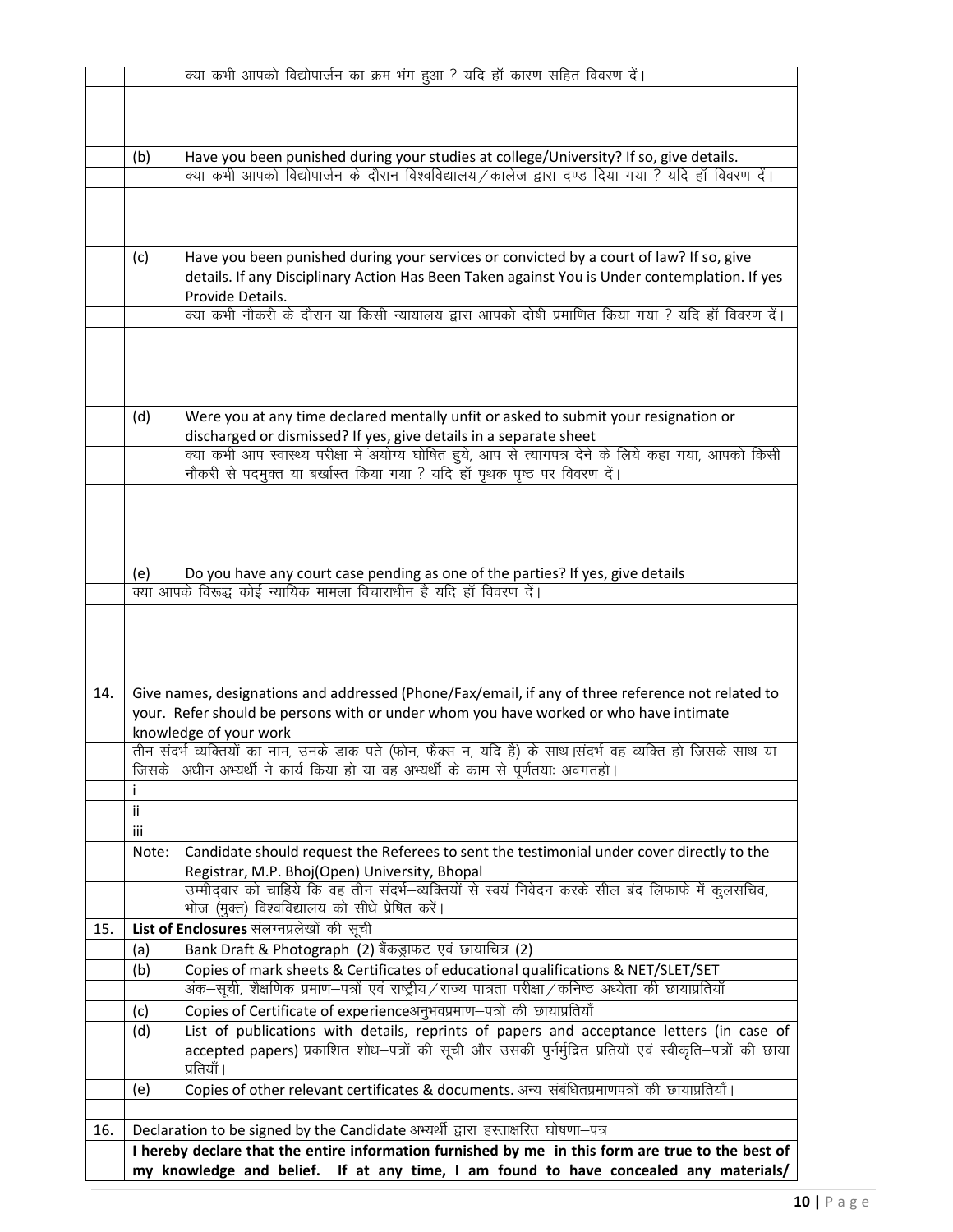|     | information or given any false declaration details, then in that Case my appointment shall be |                                                                                                             |  |  |  |  |
|-----|-----------------------------------------------------------------------------------------------|-------------------------------------------------------------------------------------------------------------|--|--|--|--|
|     | liable to be summarily terminated without notice or any compensation.                         |                                                                                                             |  |  |  |  |
|     |                                                                                               | मैं एतद द्वारा यह घोषणा करता/करती हूँ कि इस आवेदन में दी गयी सूचनायें मेरे जानकारी एवं पूर्ण विश्वास के साथ |  |  |  |  |
|     |                                                                                               | सत्य है। यदि किसी समय यह पाया गया कि मैंने कोई सूचना छिपायी हैं अथवा असत्य है तो मेरी नियुक्ति बिना किसी    |  |  |  |  |
|     | नोटिस अथवा क्षतिपूर्ति के बर्खास्त कर दी जायेगी।                                              |                                                                                                             |  |  |  |  |
|     |                                                                                               |                                                                                                             |  |  |  |  |
|     | Signature of Applicant अभ्यर्थी के हस्ताक्षर<br><b>Place</b> स्थान:                           |                                                                                                             |  |  |  |  |
|     | Dated दिनांक:<br>Name नाम:                                                                    |                                                                                                             |  |  |  |  |
| 17. |                                                                                               | Forwarded with the remarks that the institutions/organisations has no objections to the                     |  |  |  |  |
|     | candidature of the applicant being considered for the post applied for, as above.             |                                                                                                             |  |  |  |  |
|     |                                                                                               | इस आशय के साथ अगप्रेषित कि अभ्यर्थी के उपर्युक्त पद हेतु आवेदन करने एवं इस पद चयन हेतु विचार होने पर        |  |  |  |  |
|     | संस्था को कोई आपत्ति नहीं है।                                                                 |                                                                                                             |  |  |  |  |
|     |                                                                                               |                                                                                                             |  |  |  |  |
|     | <b>Place</b> स्थान:                                                                           | Signature हस्ताक्षर:                                                                                        |  |  |  |  |
|     | <b>Telephone</b>                                                                              | (Head of the Institution/Organisation)                                                                      |  |  |  |  |
|     | Fax                                                                                           | Designation:                                                                                                |  |  |  |  |
|     | Email                                                                                         | <b>Address:</b>                                                                                             |  |  |  |  |
|     | <b>Dated</b>                                                                                  |                                                                                                             |  |  |  |  |

Remarks टिप्पणी: Candidate already employed should forward their application through the employer सेवा मे नियाजित अभ्यर्थी आवेदन—पत्र अपने नियोक्ता के माध्यम से भेजें ।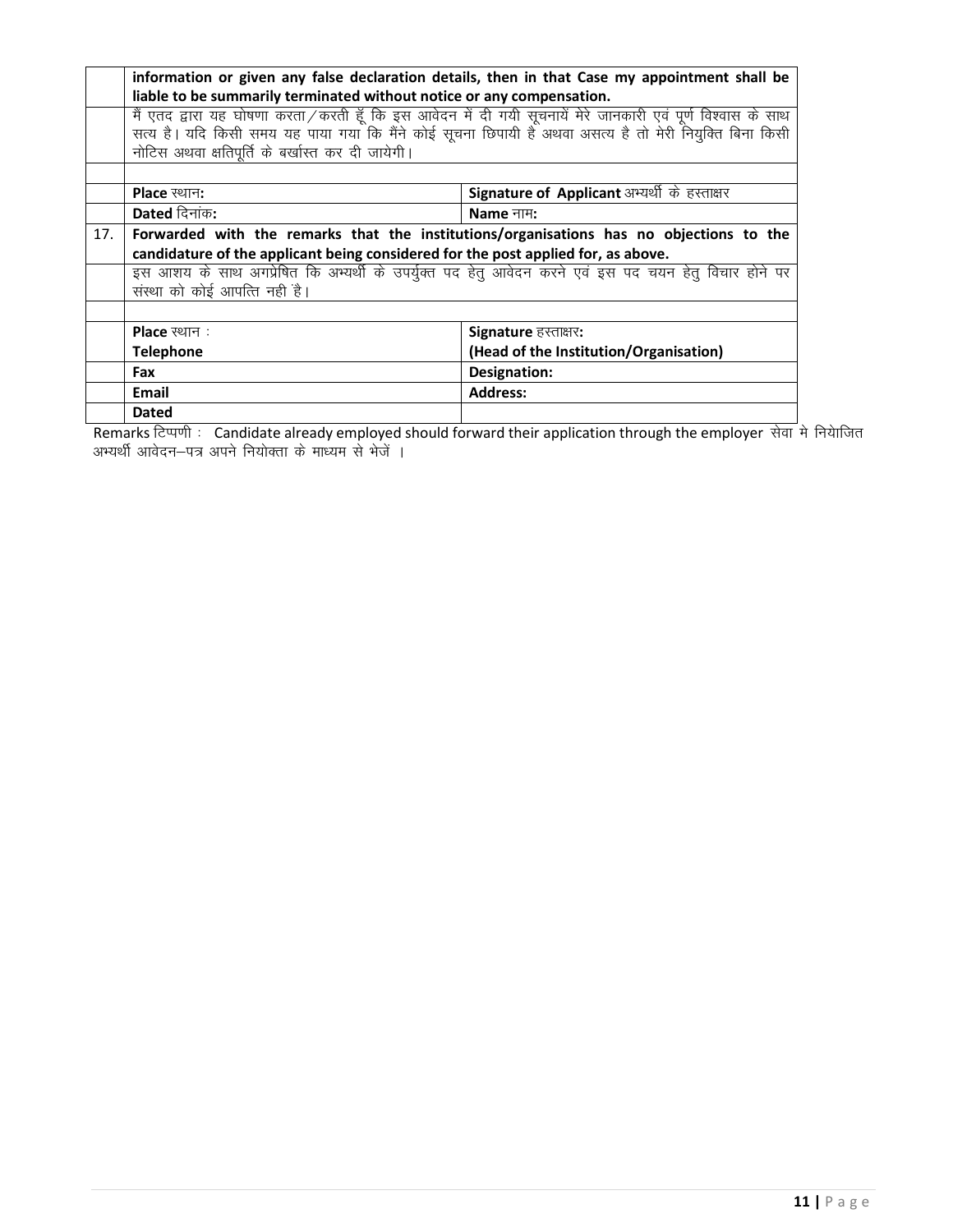*(On the letter head of the University/Institute)* 

# $(7)$

## **TO WHOMSOEVER IT MAY CONCERN**

|            | for the award of Ph.D. degree. As part of the Ph.D. degree, the following course work was done by the |  |
|------------|-------------------------------------------------------------------------------------------------------|--|
| candidate. |                                                                                                       |  |

### **IMPORTANT :**

Please note the above certificate should be issued by Registrar of the concerned University. Certificates issued by departments will not be valid.

**Appendix II**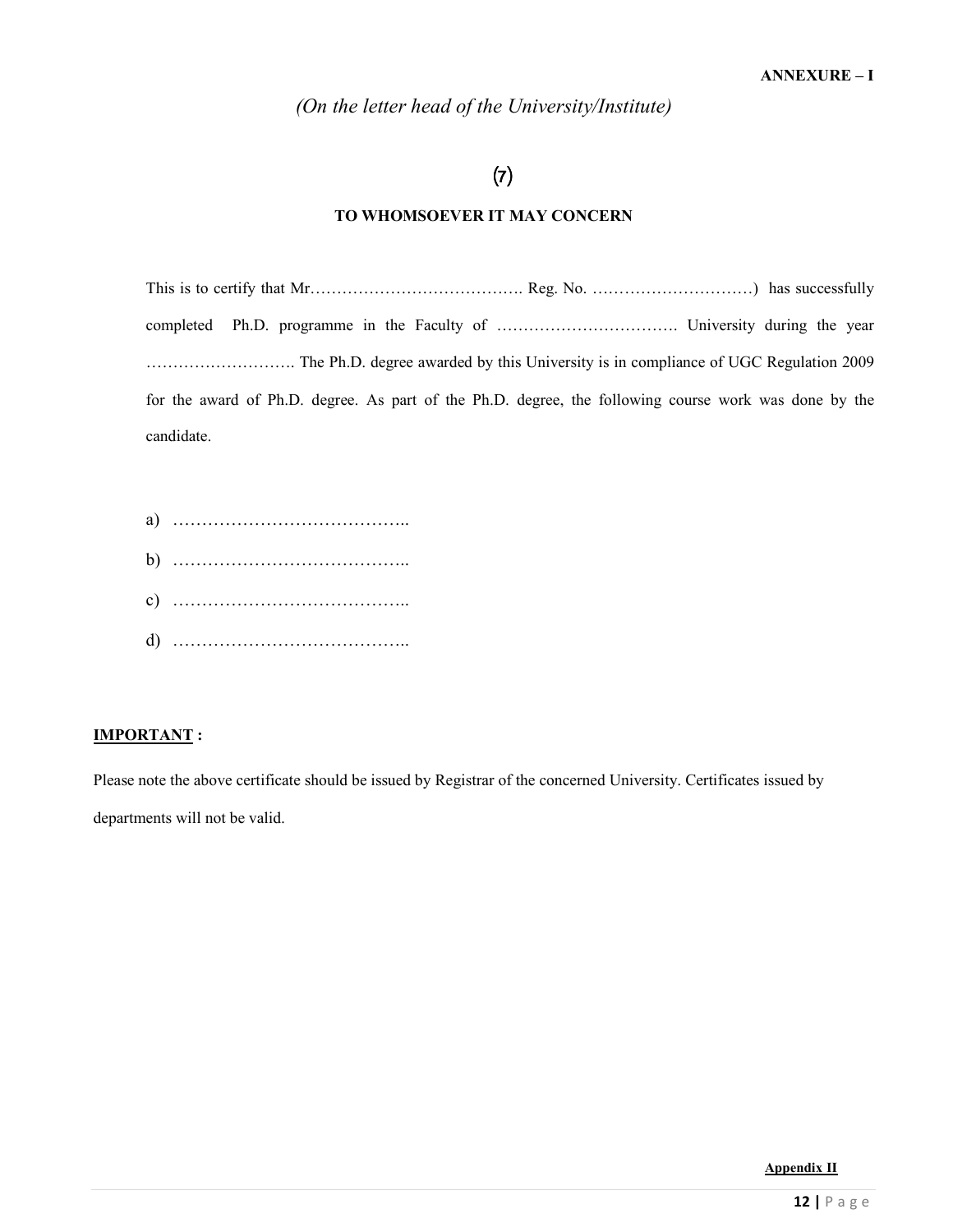**Table 1**

#### **Assessment Criteria and Methodology for University/College Teachers**

| S.No. | <b>Activity</b>                                                                                                                                                                                                                                     | <b>Grading Criteria</b>                                                                                                                                              |
|-------|-----------------------------------------------------------------------------------------------------------------------------------------------------------------------------------------------------------------------------------------------------|----------------------------------------------------------------------------------------------------------------------------------------------------------------------|
| 1.    | Teaching: (Number of classes taught/total classes<br>assigned) $x100%$<br>(Classes taught includes sessions on tutorials, lab and<br>other teaching related activities)                                                                             | $80\%$ & above - Good<br>Below 80% but 70% & above-Satisfactory<br>Less than 70% - Not satisfactory                                                                  |
| 2.    | Involvement in the University/College students related<br>activities/research activities:                                                                                                                                                           | Good - Involved in at least 3 activities<br>Satisfactory - 1-2 activities                                                                                            |
|       | $(a)$ Administrative responsibilities such as Head,<br>Chairperson/ Dean/ Director/ Co-ordinator,<br>Warden etc.<br>(b) Examination and evaluation duties assigned by<br>the college / university or attending the<br>examination paper evaluation. | Not-satisfactory - Not involved / undertaken any<br>of the activities<br>Note:<br>Number of activities can be within or across the<br>broad categories of activities |
|       | (c) Student related co-curricular, extension and<br>field based activities such as student clubs,<br>career counselling,<br>study visits,<br>student<br>seminars and other events, cultural,<br>sports,<br>NCC, NSS and community services.         |                                                                                                                                                                      |
|       | (d) Organising seminars/conferences/workshops,<br>other college/university activities.                                                                                                                                                              |                                                                                                                                                                      |
|       | $(e)$ Evidence of actively involved in guiding Ph.D<br>students.                                                                                                                                                                                    |                                                                                                                                                                      |
|       | $(f)$ Conducting minor or major research project<br>sponsored by national or international agencies.                                                                                                                                                |                                                                                                                                                                      |
|       | $(g)$ At least one single or joint publication in peer-<br>reviewed or UGC list of Journals.                                                                                                                                                        |                                                                                                                                                                      |

Or

**Satisfactory:** Satisfactory in teaching and good or satisfactory in activity at Sl.No.2.

**Not Satisfactory:** If neither good nor satisfactory in overall grading

**Note**: For the purpose of assessing the grading of Activity at Serial No. 1 and Serial No. 2, all such periods of duration which have been spent by the teacher on different kinds of paid leaves such as Maternity Leave, Child Care Leave, Study Leave, Medical Leave, Extraordinary Leave and Deputation shall be excluded from the grading assessment. The teacher shall be assessed for the remaining period of duration and the same shall be extrapolated for the entire period of assessment to arrive at the grading of the teacher. The teacher on such leaves or deputation as mentioned above shall not be put to any disadvantage for promotion under CAS due to his/her absence from his/her teaching responsibilities subject to the condition that such leave/deputation was undertaken with the prior approval of the competent authority following all procedures laid down in these regulations and as per the acts, statutes and ordinances of the parent institution.

#### **Table 2**

#### **Methodology for University and College Teachers for calculating Academic/Research Score**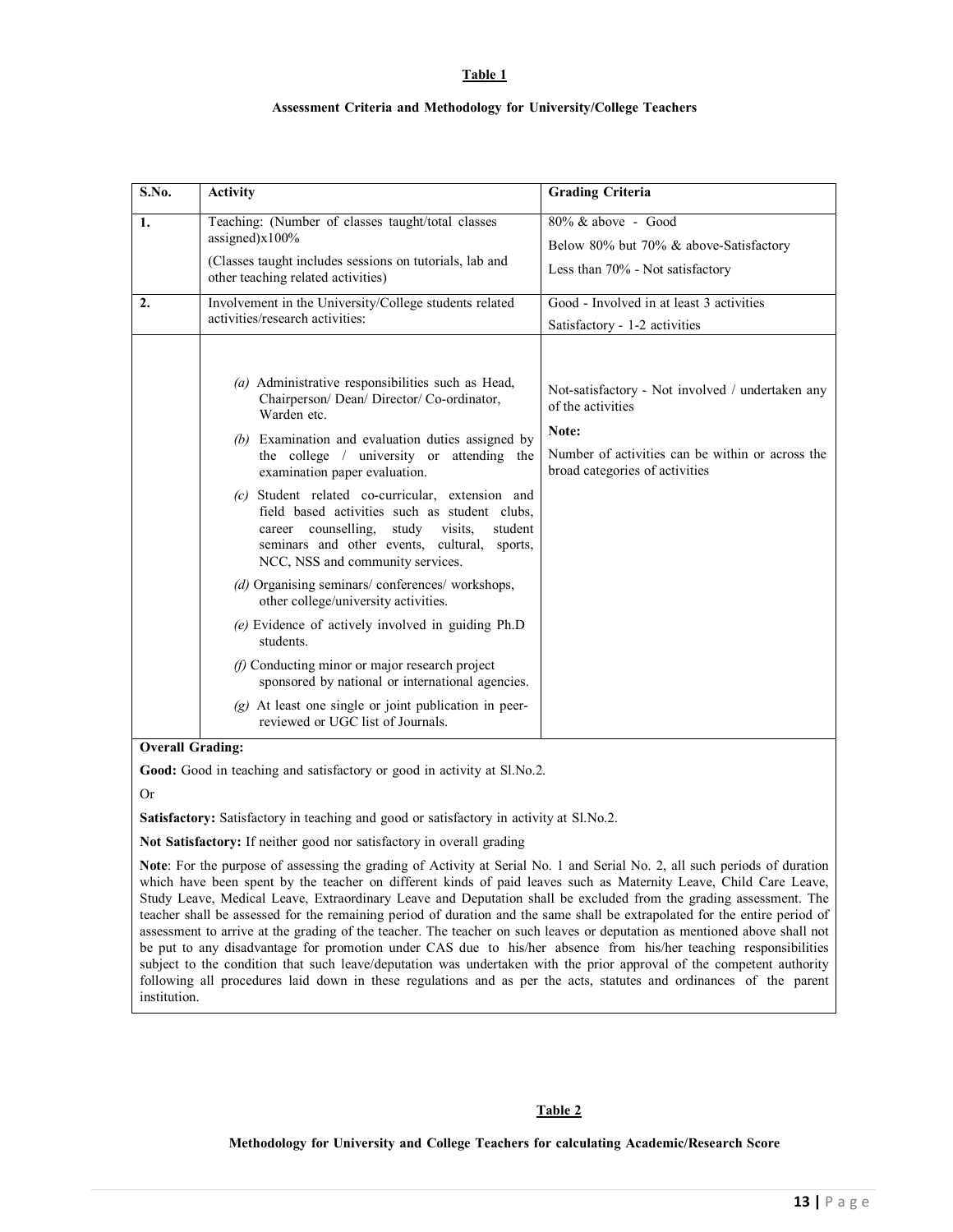(Assessment must be based on evidence produced by the teacher such as: copy of publications, project sanction letter, utilization and completion certificates issued by the University and acknowledgements for patent filing and approval letters, students' Ph.D. award letter, etc,.)

| <b>S.N.</b>    | <b>Academic/Research Activity</b>                                                                                                 | Faculty<br><b>Sciences</b><br>of<br>/Engineering / Agriculture<br>Medical<br>/Veterinary<br><b>Sciences</b> | Faculty<br>of Languages<br>Humanities / Arts / Social<br><b>Sciences / Library /Education</b><br>Physical<br><b>Education</b><br>Commerce / Management &<br>other related disciplines |
|----------------|-----------------------------------------------------------------------------------------------------------------------------------|-------------------------------------------------------------------------------------------------------------|---------------------------------------------------------------------------------------------------------------------------------------------------------------------------------------|
| 1.             | Research Papers in Peer-Reviewed or UGC listed<br><b>Journals</b>                                                                 | 08 per paper                                                                                                | 10 per paper                                                                                                                                                                          |
| $\overline{c}$ | Publications (other than Research papers)                                                                                         |                                                                                                             |                                                                                                                                                                                       |
|                | (a) Books authored which are published by;                                                                                        |                                                                                                             |                                                                                                                                                                                       |
|                | International publishers                                                                                                          | 12                                                                                                          | 12                                                                                                                                                                                    |
|                | <b>National Publishers</b>                                                                                                        | 10                                                                                                          | 10                                                                                                                                                                                    |
|                | Chapter in Edited Book                                                                                                            | 05                                                                                                          | 05                                                                                                                                                                                    |
|                | Editor of Book by International Publisher                                                                                         | 10                                                                                                          | 10                                                                                                                                                                                    |
|                | Editor of Book by National Publisher                                                                                              | 08                                                                                                          | 08                                                                                                                                                                                    |
|                |                                                                                                                                   |                                                                                                             |                                                                                                                                                                                       |
|                |                                                                                                                                   |                                                                                                             |                                                                                                                                                                                       |
|                | (b) Translation works in Indian and Foreign<br>Languages by qualified faculties                                                   |                                                                                                             |                                                                                                                                                                                       |
|                | Chapter or Research paper                                                                                                         | 03                                                                                                          | 03                                                                                                                                                                                    |
|                | <b>Book</b>                                                                                                                       | 08                                                                                                          | 08                                                                                                                                                                                    |
| 3.             | Creation of ICT mediated Teaching Learning<br>pedagogy and content and development of new and<br>innovative courses and curricula |                                                                                                             |                                                                                                                                                                                       |
|                | (a) Development of Innovative pedagogy                                                                                            | 05                                                                                                          | 05                                                                                                                                                                                    |
|                | (b) Design of new curricula and courses                                                                                           | 02 per curricula/course                                                                                     | 02 per curricula/course                                                                                                                                                               |
|                | (c) MOOCs                                                                                                                         |                                                                                                             |                                                                                                                                                                                       |
|                | Development of complete MOOCs in 4 quadrants (420)<br>credit course)(In case of MOOCs of lesser credits 05<br>marks/credit)       |                                                                                                             | 20                                                                                                                                                                                    |
|                | MOOCs (developed in 4 quadrant) per module/lecture                                                                                | 05                                                                                                          | 05                                                                                                                                                                                    |
|                | Content writer/subject matter expert for each module of 02<br>MOOCs (at least one quadrant)                                       |                                                                                                             | 02                                                                                                                                                                                    |
|                | Course Coordinator for MOOCs (4 credit course)(In 08<br>case of MOOCs of lesser credits 02 marks/credit)                          |                                                                                                             | 08                                                                                                                                                                                    |
|                | (d) E-Content                                                                                                                     |                                                                                                             |                                                                                                                                                                                       |
|                | Development of e-Content<br>in 4 quadrants for a <sup>12</sup><br>complete course/e-book                                          |                                                                                                             | 12                                                                                                                                                                                    |
|                | e-Content (developed in 4 quadrants) per module                                                                                   | 05                                                                                                          | 05                                                                                                                                                                                    |
|                | Contribution to development of e-content module in<br>complete course/paper/e-book (at least one quadrant)                        | 02                                                                                                          | 02                                                                                                                                                                                    |
|                | Editor of e-content for complete course/ paper/e-book                                                                             | 10                                                                                                          | 10                                                                                                                                                                                    |
| 4              | (a) Research guidance                                                                                                             |                                                                                                             |                                                                                                                                                                                       |
|                | Ph.D.                                                                                                                             | 10 per degree awarded<br>05 per thesis submitted                                                            | 10 per degree awarded<br>05 per thesis submitted                                                                                                                                      |
|                | M.Phil./P.G dissertation                                                                                                          | 02 per degree awarded                                                                                       | 02 per degree awarded                                                                                                                                                                 |
|                | (b) Research Projects Completed                                                                                                   |                                                                                                             |                                                                                                                                                                                       |
|                | More than 10 lakhs                                                                                                                | 10                                                                                                          | 10                                                                                                                                                                                    |
|                | Less than 10 lakhs                                                                                                                | 05                                                                                                          | 05                                                                                                                                                                                    |
|                | (c) Research Projects Ongoing:                                                                                                    |                                                                                                             |                                                                                                                                                                                       |
|                | More than 10 lakhs                                                                                                                | 05                                                                                                          | 05                                                                                                                                                                                    |
|                | Less than 10 lakhs                                                                                                                | 02                                                                                                          | 02                                                                                                                                                                                    |
|                | (d) Consultancy                                                                                                                   | 03                                                                                                          | 03                                                                                                                                                                                    |
| 5              | (a) Patents                                                                                                                       |                                                                                                             |                                                                                                                                                                                       |
|                | International                                                                                                                     | 10                                                                                                          | 10                                                                                                                                                                                    |
|                | National                                                                                                                          | 07                                                                                                          | 07                                                                                                                                                                                    |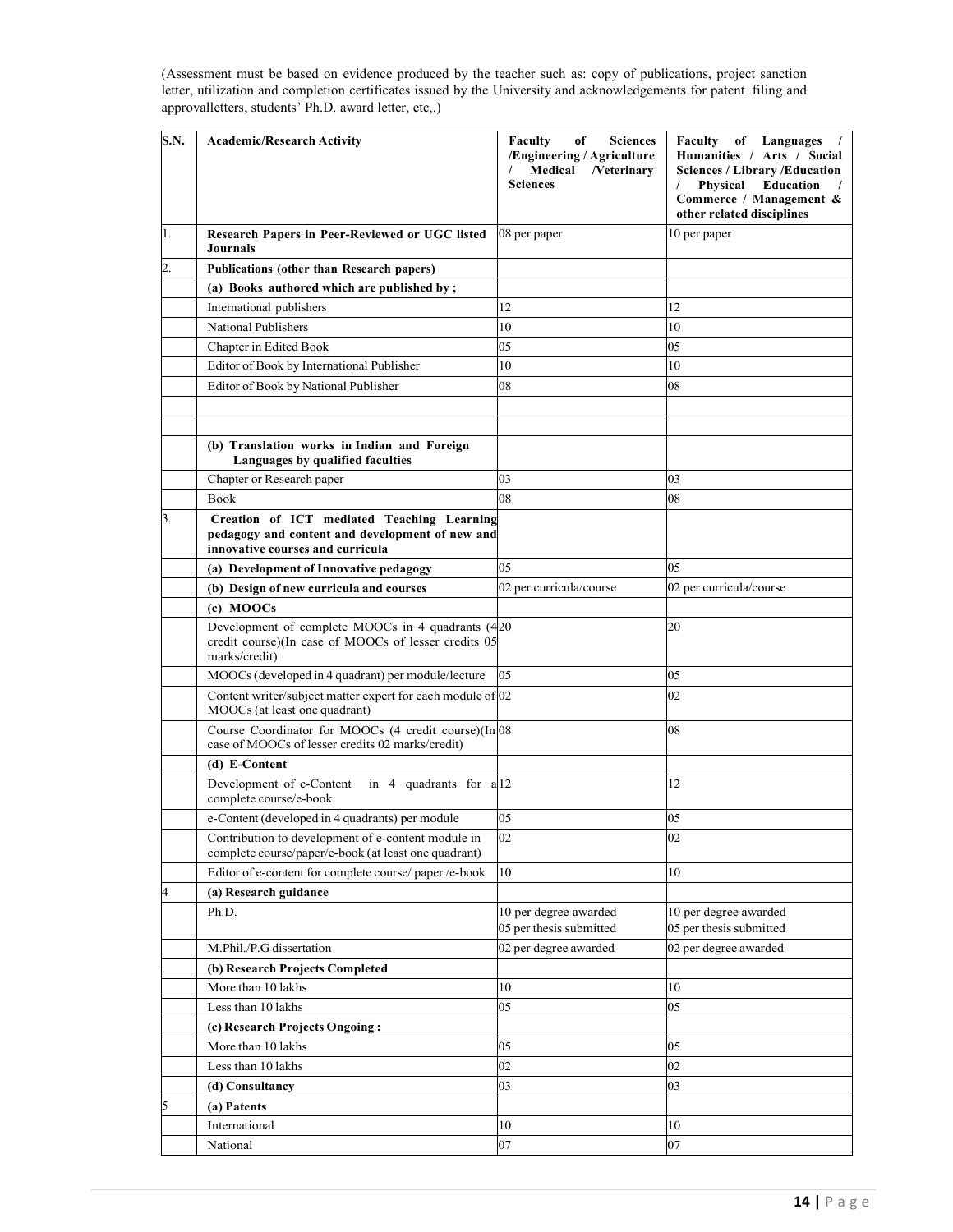|    | (b) *Policy Document (Submitted to an International body/organisation like<br>UNO/UNESCO/World Bank/International Monetary Fund etc. or Central<br><b>Government or State Government)</b>                                                                           |    |     |
|----|---------------------------------------------------------------------------------------------------------------------------------------------------------------------------------------------------------------------------------------------------------------------|----|-----|
|    | International                                                                                                                                                                                                                                                       | 10 | 10  |
|    | National                                                                                                                                                                                                                                                            | 07 | 07  |
|    | State                                                                                                                                                                                                                                                               | 04 | 04  |
|    | (c) Awards/Fellowship                                                                                                                                                                                                                                               |    |     |
|    | International                                                                                                                                                                                                                                                       | 07 | 07  |
|    | National                                                                                                                                                                                                                                                            | 05 | 0.5 |
|    |                                                                                                                                                                                                                                                                     |    |     |
|    |                                                                                                                                                                                                                                                                     |    |     |
|    |                                                                                                                                                                                                                                                                     |    |     |
| 6. | *Invited lectures / Resource Person/ paper<br>presentation in Seminars/ Conferences/full paper<br>in Conference Proceedings (Paper presented in<br>Seminars/Conferences and also published as full<br>paper in Conference Proceedings will be counted<br>only once) |    |     |
|    | International (Abroad)                                                                                                                                                                                                                                              | 07 | 07  |
|    | International (within country)                                                                                                                                                                                                                                      | 05 | 05  |
|    | National                                                                                                                                                                                                                                                            | 03 | 03  |
|    | State/University                                                                                                                                                                                                                                                    | 02 | 02  |

**The Research score for research papers would be augmented as follows :** 

Peer-Reviewed or UGC-listed Journals (Impact factor to be determined as per Thomson Reuters list) :

| $\overline{1}$   | Paper in refereed journals without impact factor |   | 5 Points  |
|------------------|--------------------------------------------------|---|-----------|
| $\overline{11}$  | Paper with impact factor less than 1             |   | 10 Points |
| $\overline{111}$ | Paper with impact factor between 1 and 2         |   | 15 Points |
| iv)              | Paper with impact factor between 2 and 5         |   | 20 Points |
| V)               | Paper with impact factor between 5 and 10        | - | 25 Points |
| vi)              | Paper with impact factor $>10$                   |   | 30 Points |

- (a) Two authors: 70% of total value of publication for each author.
- (b) More than two authors: 70% of total value of publication for the First/Principal/Corresponding author and 30% of total value of publication for each of the joint authors.

Joint Projects: Principal Investigator and Co-investigator would get 50% eac

#### **Note:**

- Paper presented if part of edited book or proceeding then it can be claimed only once.
- For joint supervision of research students, the formula shall be 70% of the total score for Supervisor and Co- supervisor. Supervisor and Co-supervisor, both shall get 7 marks each.
- \*For the purpose of calculating research score of the teacher, the combined research score from the categories of 5(b). Policy Document and 6. Invited lectures/Resource Person/Paper presentation shall have an upper capping of thirty percent of the total research score of the teacher concerned.
- The research score shall be from the minimum of three categories out of six categories.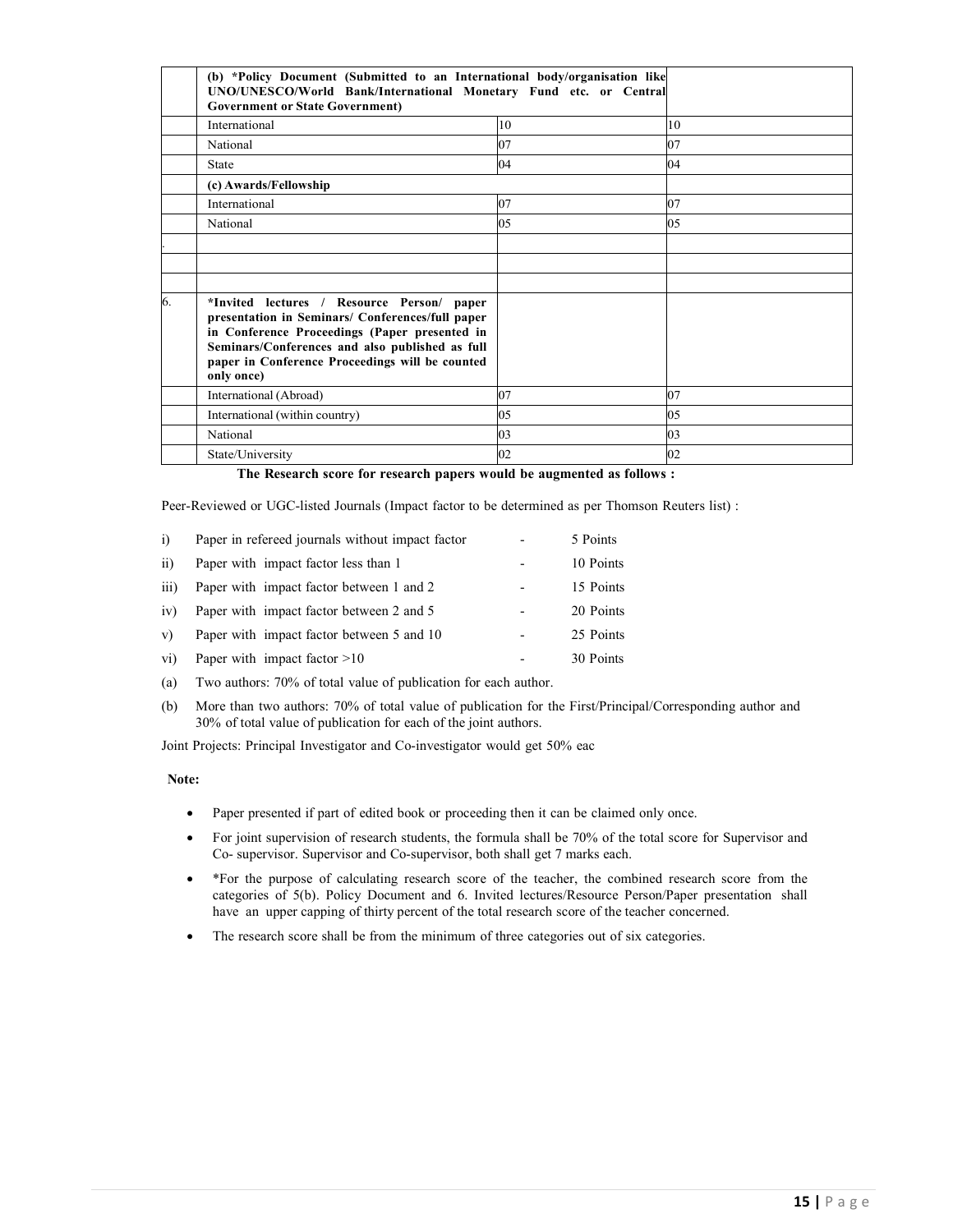#### **Table: 3 A**

| <b>S.N.</b>      | <b>Academic Record</b>                                                                                                                                                               | <b>Score</b>                 |                                    |                                                                                      |                               |
|------------------|--------------------------------------------------------------------------------------------------------------------------------------------------------------------------------------|------------------------------|------------------------------------|--------------------------------------------------------------------------------------|-------------------------------|
| $\mathbf{1}$ .   | <b>Graduation</b>                                                                                                                                                                    | $80\% \& \text{ Above} = 15$ | $60\%$ to less than<br>$80\% = 13$ | 55% to less $45%$<br>than $60\% =$ less than<br>10                                   | $\overline{t}$<br>$55\% = 05$ |
| 2.               | <b>Post-Graduation</b>                                                                                                                                                               | $80\% \& \text{ Above} = 25$ | $60\%$ to less than<br>$80\% = 23$ | 55% (50% in case of<br>SC/ST/OBC<br>creamy $layer)/PWD)$<br>to less than $60\% = 20$ | $(non-$                       |
| 3.               | M.Phil.                                                                                                                                                                              | 60% & above = 07             | 55% to less than $60\% = 05$       |                                                                                      |                               |
| $\overline{4}$ . | Ph.D.                                                                                                                                                                                | 30                           |                                    |                                                                                      |                               |
| 5.               | <b>NET</b> with JRF                                                                                                                                                                  | 07                           |                                    |                                                                                      |                               |
|                  | <b>NET</b>                                                                                                                                                                           | 0.5                          |                                    |                                                                                      |                               |
|                  | <b>SLET/SET</b>                                                                                                                                                                      | 03                           |                                    |                                                                                      |                               |
| 6.               | Research Publications (2 marks for 10<br>each research publications published<br>in Peer-Reviewed or UGC-listed<br>Journals)                                                         |                              |                                    |                                                                                      |                               |
| 7.               | <b>Teaching / Post Doctoral Experience</b><br>(2 marks for one year each)#                                                                                                           | 10                           |                                    |                                                                                      |                               |
| 8.               | Awards                                                                                                                                                                               |                              |                                    |                                                                                      |                               |
|                  | International / National Level<br>by<br>given<br>(Awards)<br>International<br>Organisations/ Government of India /<br>Government<br>of India<br>recognised<br>National Level Bodies) | 0 <sup>3</sup>               |                                    |                                                                                      |                               |
|                  | State-Level<br>(Awards given by State Government)                                                                                                                                    | 02                           |                                    |                                                                                      |                               |

#### **Criteria for Short-listing of Candidates for Interview for the Post of Assistant Professors in Universities**

#### *#However, if the period of teaching/Post-doctoral experience is less than one year then the marks shall be reduced proportionately.*

**Note:** 

| (A) | $(i)$ M.Phil + Ph.D | Maximum - 30 Marks                          |
|-----|---------------------|---------------------------------------------|
|     | (ii) JRF/NET/SET    | Maximum - 07 Marks                          |
|     |                     | (iii) In awards category Maximum - 03 Marks |

**(B)** Number of candidates to be called for interview shall be decided by the concerned universities.

| ×<br>$\sim$ | I<br>v<br>I |
|-------------|-------------|

| 100 |  |
|-----|--|
| 10  |  |
| 10  |  |
| 80  |  |
|     |  |

**(D)** Score shall be valid for appointment in respective State SLET/SET Universities/ Colleges/ Institutions only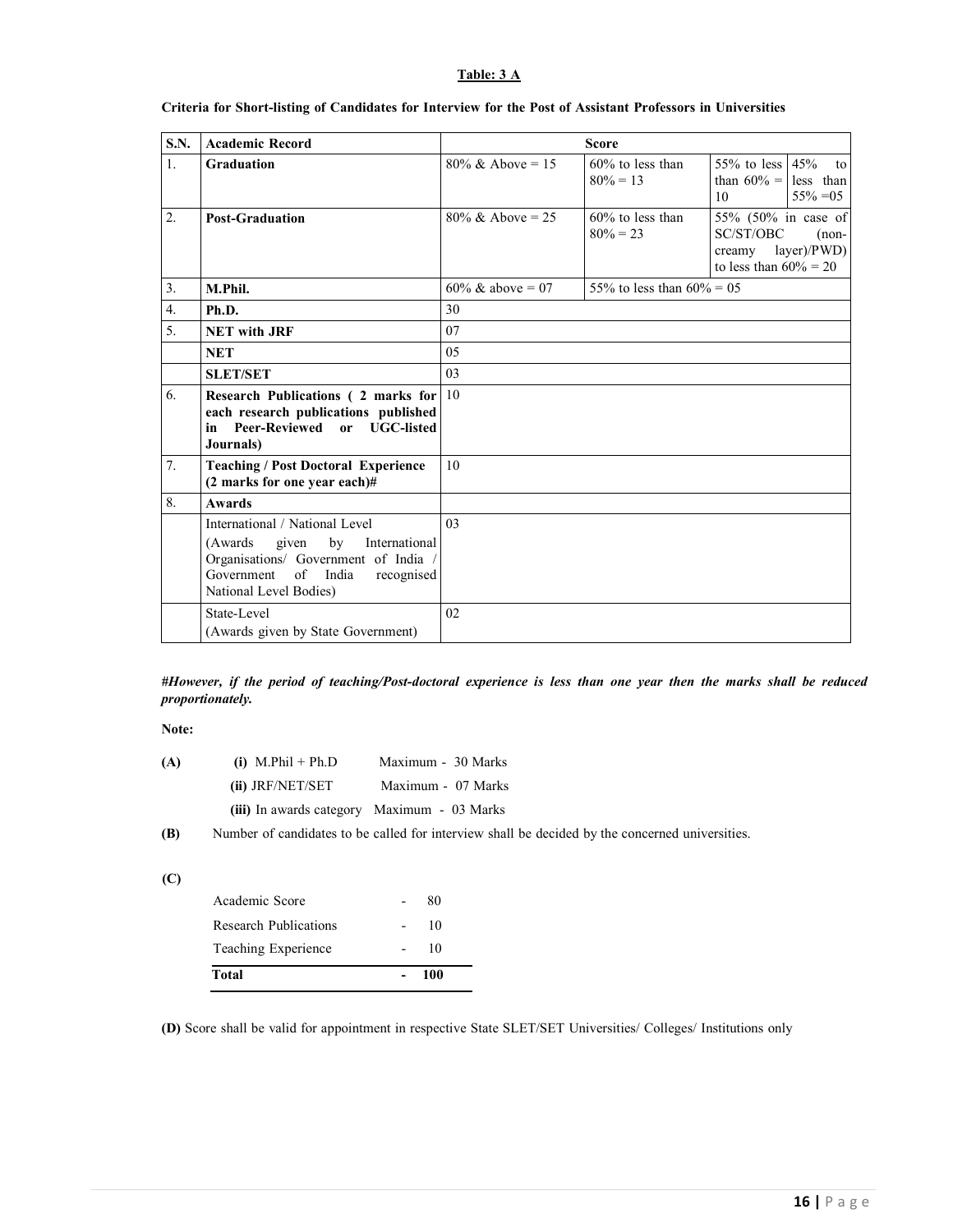|    | Ph.D.                                                                                                                                                                                                                                                                  | 10 per degree awarded   | 10 per degree awarded   |
|----|------------------------------------------------------------------------------------------------------------------------------------------------------------------------------------------------------------------------------------------------------------------------|-------------------------|-------------------------|
|    |                                                                                                                                                                                                                                                                        | 05 per thesis submitted | 05 per thesis submitted |
|    | M.Phil./P.G dissertation                                                                                                                                                                                                                                               | 02 per degree awarded   | 02 per degree awarded   |
|    | (b) Research Projects Completed                                                                                                                                                                                                                                        |                         |                         |
|    | More than 10 lakhs                                                                                                                                                                                                                                                     | 10                      | 10                      |
|    | Less than 10 lakhs                                                                                                                                                                                                                                                     | 05                      | 05                      |
|    | (c) Research Projects Ongoing:                                                                                                                                                                                                                                         |                         |                         |
|    | More than 10 lakhs                                                                                                                                                                                                                                                     | 05                      | 05                      |
|    | Less than 10 lakhs                                                                                                                                                                                                                                                     | 02                      | 02                      |
|    | (d) Consultancy                                                                                                                                                                                                                                                        | 03                      | 03                      |
| 5  | (a) Patents                                                                                                                                                                                                                                                            |                         |                         |
|    | International                                                                                                                                                                                                                                                          | 10                      | 10                      |
|    | National                                                                                                                                                                                                                                                               | 07                      | 07                      |
|    | (b) *Policy Document (Submitted to an International body/organisation like<br>UNO/UNESCO/World Bank/International Monetary Fund etc. or Central<br><b>Government or State Government)</b>                                                                              |                         |                         |
|    | International                                                                                                                                                                                                                                                          | 10                      | 10                      |
|    | National                                                                                                                                                                                                                                                               | 07                      | 07                      |
|    | <b>State</b>                                                                                                                                                                                                                                                           | 04                      | 04                      |
|    | (c) Awards/Fellowship                                                                                                                                                                                                                                                  |                         |                         |
|    | International                                                                                                                                                                                                                                                          | 07                      | 07                      |
|    | National                                                                                                                                                                                                                                                               | 05                      | 05                      |
|    |                                                                                                                                                                                                                                                                        |                         |                         |
|    |                                                                                                                                                                                                                                                                        |                         |                         |
|    |                                                                                                                                                                                                                                                                        |                         |                         |
| 6. | *Invited lectures / Resource Person/<br>paper<br>presentation in Seminars/ Conferences/full paper<br>in Conference Proceedings (Paper presented in<br>Seminars/Conferences and also published as full<br>paper in Conference Proceedings will be counted<br>only once) |                         |                         |
|    | International (Abroad)                                                                                                                                                                                                                                                 | 07                      | 07                      |
|    | International (within country)                                                                                                                                                                                                                                         | 05                      | 05                      |
|    | National                                                                                                                                                                                                                                                               | 03                      | 03                      |
|    | State/University                                                                                                                                                                                                                                                       | 02                      | 02                      |

#### **The Research score for research papers would be augmented as follows :**

Peer-Reviewed or UGC-listed Journals (Impact factor to be determined as per Thomson Reuters list) :

| vii)         | Paper in refereed journals without impact factor | 5 Points  |
|--------------|--------------------------------------------------|-----------|
|              | viii) Paper with impact factor less than 1       | 10 Points |
| ix)          | Paper with impact factor between 1 and 2         | 15 Points |
| $\mathbf{x}$ | Paper with impact factor between 2 and 5         | 20 Points |
| xi)          | Paper with impact factor between 5 and 10        | 25 Points |
| xii)         | Paper with impact factor $>10$                   | 30 Points |

(c) Two authors: 70% of total value of publication for each author.

(d) More than two authors: 70% of total value of publication for the First/Principal/Corresponding author and 30% of total value of publication for each of the joint authors.

Joint Projects: Principal Investigator and Co-investigator would get 50% each.